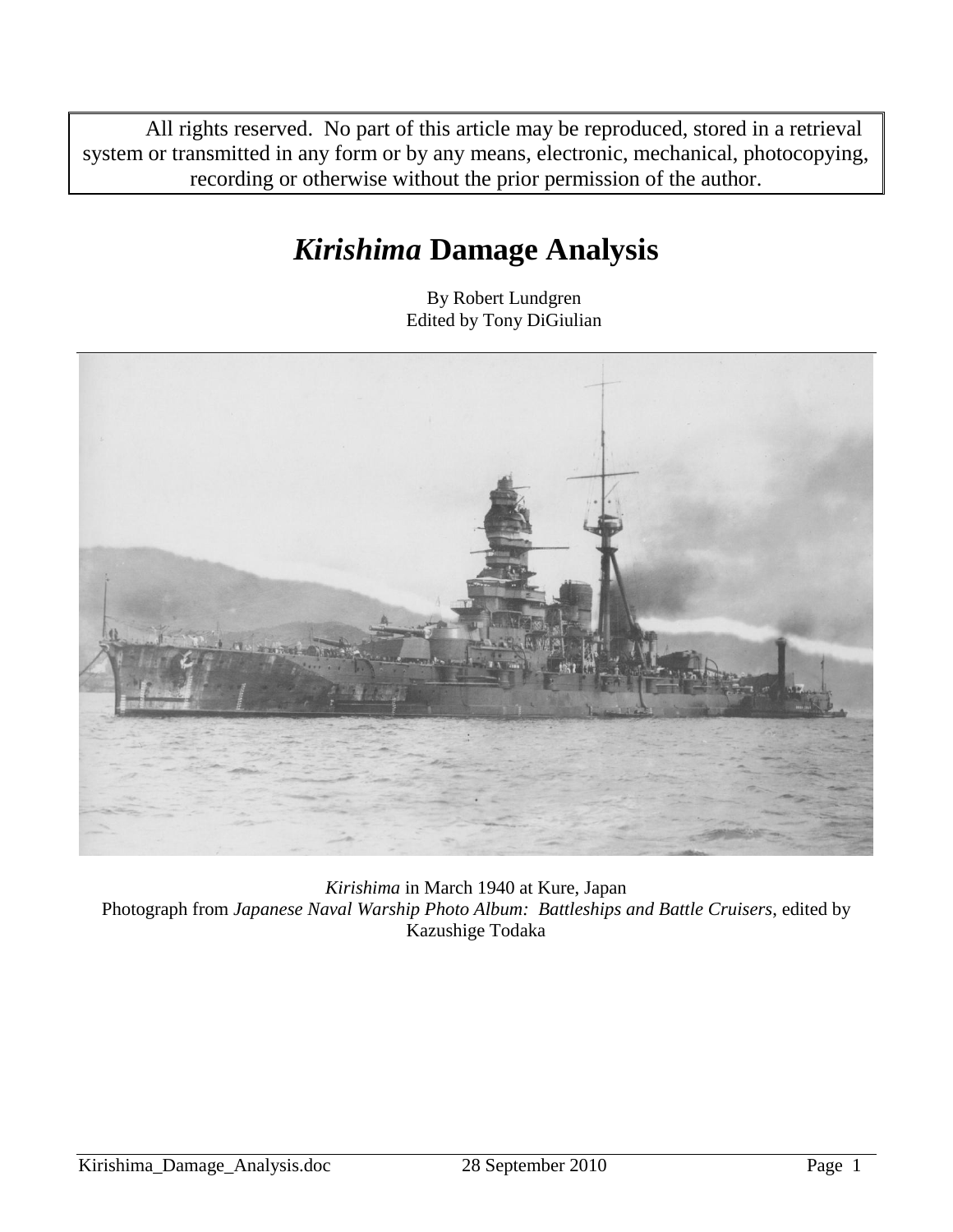#### *1. Introduction*

There were only two battleship vs. battleship actions in the Pacific during World War II. *Kirishima*'s duel with *Washington* and *South Dakota* on 14-15 November 1942 was the first of these actions. This pitted two of the most modern and newest US battleships against one of Japan's oldest battleships. For a detailed report on this action, see [Battleship\\_Action\\_Guadalcanal.pdf.](Battleship_Action_Guadalcanal.pdf) What has been written about her final hours has largely been taken from a single USSBS Interrogation of Lt.Cdr. [Tokuno Horishi.](http://www.ibiblio.org/hyperwar/AAF/USSBS/IJO/IJO-Bio.html#tokuno) In this report Horishi writes that *Kirishima* received nine 16-inch shell hits and forty 5-inch shell hits and that Captain Iwabuchi had *Kirishima* scuttled. The estimate of nine major caliber hits was consistent with Admiral Lee's estimate of eight 16-inch shell hits documented in his action report to Admiral Nimitz. There however was no information on the location of these hits or the damage suffered. There was no information on what attempts were made to save her after the battle if any. *Kirishima*'s story is still largely a mystery though she plays a huge role in the most important battle of the war.

Many Japanese records were destroyed when Tokyo was fire bombed in 1945 by US air raids. Japanese commanders would file a brief action report soon after the battle and then a detailed action report maybe a month later. The detailed action report for *Kirishima* seems to have been lost. Pieces of the battle from the Japanese side have had to come from a wide number of sources including some brief action reports from *Kirishima*, Takao, Sendai, detailed action report from *Atago*, surviving officer testimony post war, and Japanese secondary sources written on the subject. The most important piece of new evidence was supplied by Lt.Cdr. Shiro Hayashi who was *Kirishima*'s Chief Damage Control Officer and before the ship sank he sketched a drawing of the hit locations suffered by his ship. Lt.Cdr. Tsurukichi Ikeda was his good friend and when they were about to abandon ship Ikeda copied these hit locations meticulously and published it post war in a small Japanese book Shikikan-tachi no Taiheiyô Sensô [Pacific War as Described by the Senior Officers]. What was reported was vastly different then Horishi's account. Ikeda shows 20 major caliber hits and seventeen smaller caliber hits and that *Kirishima* actually capsized to port despite all the gunfire damage striking the starboard side of the ship totally unexpectedly while they were in the process of abandoning the ship in an orderly fashion.

Then in 1992 Dr. Robert Ballard discovered *Kirishima*'s wreck and was shocked to see her upside down with her forward section completely destroyed and her forward anchor chain draped over the stern. Dr. Ballard gave me permission to view all the film taken of *Kirishima* on his expedition. My examination of what the film shows confirms Hayashi's and Ikeda's account. Unfortunately, when it was discovered she was upside down, Dr. Ballard decided not to film the entire wreck and so not all hit locations were caught on tape and two hits are only partially filmed as the camera moves right past them, including one which was hidden by the anchor chain over her stern. With this new information in hand, the following essay is composed of the following sections:

- 1) A technical description of her officer testimony as given to the USSBS
- 2) *Kirishima*'s original armor protection scheme and additions to that scheme
- 3) Damage she suffered during the battle
- 4) The causes of her sinking
- 5) My theory on why her wreck is in its current condition.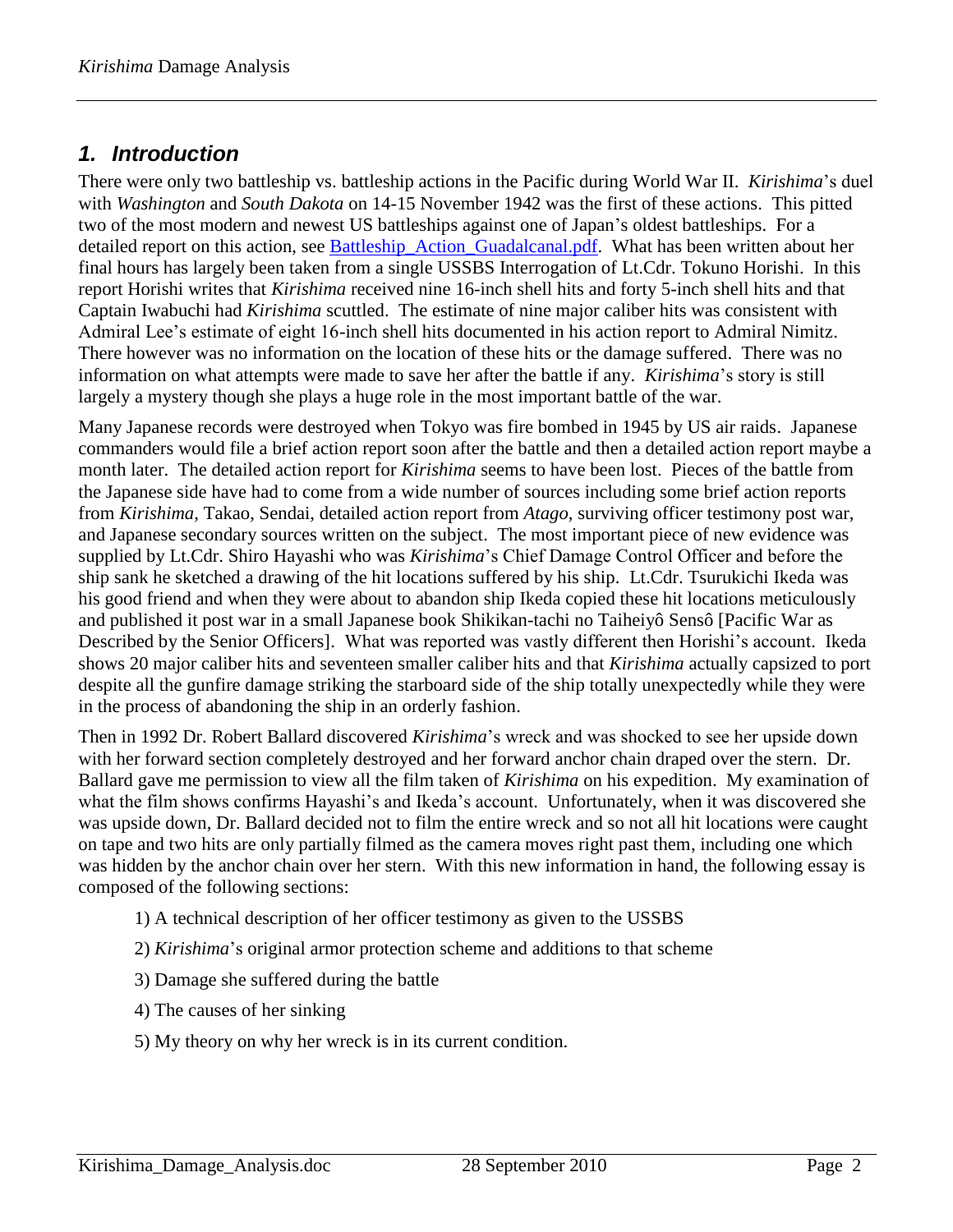## *2. United States Official Documentation and Officer Testimony*

USS *Washington* was the only ship to fire at *Kirishima* with both her main and secondary battery. The following chart is taken from her track chart which shows the critical time period *Washington* fired on *Kirishima*. According to *Washington*'s action report she is on a heading of 290 degrees true and *Kirishima* is on a course of 130 degrees true. After *Kirishima*'s turn North at 0105 she presents her port side to *Washington* and I believe this plays an important roll in her rudder damage. USS *South Dakota*'s main battery was silent during this phase of the battle and her secondary guns engaged *Atago*.

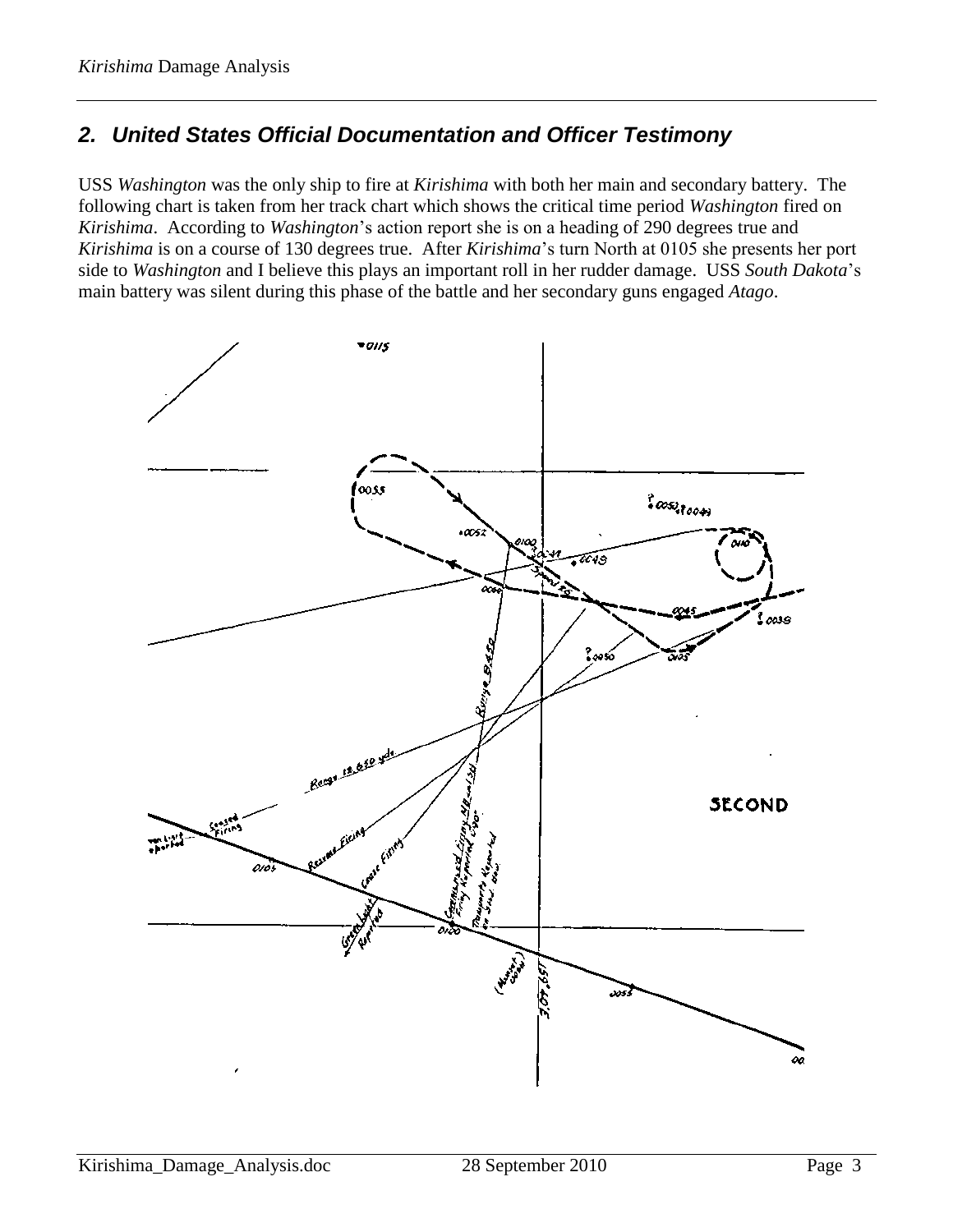At 0100 when *Atago* turned on her search lights *USS Washington* main battery opens fire bearing 008 degrees true, range 8,400 yards. Secondary battery opened fire. Director 1 with mounts 1 and 3 on main battery target. Director 3 with mounts 5 and 7 firing on ship probably CA with search lights trained on *South Dakota*. Director 4 provided star shell illumination with mount 9 for main battery beginning after second salvo for a total of 62 star shells being fired. Fire was rapid for about two minutes thirty nine seconds, firing about thirty nine 16-inch projectiles. Main caliber fire was checked for one minute thirty seconds on an erroneous report target had been sunk. The main battery hit battleship with at least three salvos with projectiles exploding during the first two minutes thirty nine seconds.<sup>1</sup> Fire was resumed for two minutes forty five seconds in which thirty six 16-inch projectiles were fired for a total of seventy five main caliber rounds and 107 5-inch AA common rounds between 0100 and 0107. There is no record of the number of salvos fired by *Washington* during this time period. Hank Seely in spot one witnessed *Washington*'s main battery gun fire hit the Pagoda superstructure on her second salvo and then on the third strike *Kirishima* amidships causing large bright explosions. *Washington*'s action report states that she achieved hits on at least three salvos during the first two minutes and thirty nine seconds. During the one minute and thirty seconds *Washington* checked fire it was observed that *Kirishima* was still able to fire from three gun turrets which is an important observation. When she resumed it was noted that more hits were obtained and that only turret 4 was able to return fire. *Washington* walked her gunfire across her target and noted she was turning to the north. At 0107 *Kirishima* pulled off to port and made a 500 degree turn or about one and a half complete circles in that direction. Though *Washington* would track *Kirishima* for ten more minutes, she never re-opened fire on her and soon left her behind, leaving *Kirishima* to her fate.

*Washington* also reported that during this phase "overs" as well as shorts were observed optically, however, during this the time no splashes were observed by the fire control radar even though a particular attempt was made to do so. The reason for this is not known. It may be that the battleship signal was so strong that receiver sensitivity had been cut too low to see the splashes. On the other hand, the other nearby targets and Savo Island itself could have confused the return signals. This means that *Washington*'s estimate of hits scored was based on what she could see and not based on counting the shell splashes by her fire control radar.<sup>2</sup>

Concerning *Washington*'s secondary battery fire, Group one, which was firing on the main battery target, was observed twice to score hits that started fires in upper works of the target and when the search lights on this target were extinguished and other ships turned on their search lights, fire was shifted to the new targets. During this phase 107 AA common projectiles were fired at *Kirishima*. The 40 estimated hits claimed by Lt.Cdr. Tokuno Horishi would be an incredible 37% hit ratio of this number, which is simply too high to be accurate. The 5-inch battery is firing at mid-range for their caliber with a much higher angle of fall (about 20 degrees) than was the main battery (about 7 degrees). The flatter the trajectory, the easier it is to score hits and *Washington* is firing nine 16-inch guns vs. only four 5-inch guns at *Kirishima*. Lee also documents that Group One's fire hit the enemy battleship and that both the main and secondary battery had scored hits prior to *Kirishima*'s firing her first salvo at *South Dakota*. Concerning the type of projectiles fired at *Kirishima*, Lee notes that the 5-inch 38 caliber AA Common were without base detonating fuzes and so could be expected to give only about 50% high order bursts against surface targets, and that these rounds would burst at the point of impact without deeply penetrating into the target ship. His comment on the 16-inch AP shells was that they were very effective against large targets, but

 $\overline{a}$ 

<sup>1</sup> USS *Washington*'s action report

<sup>2</sup> USS *Washington*'s action report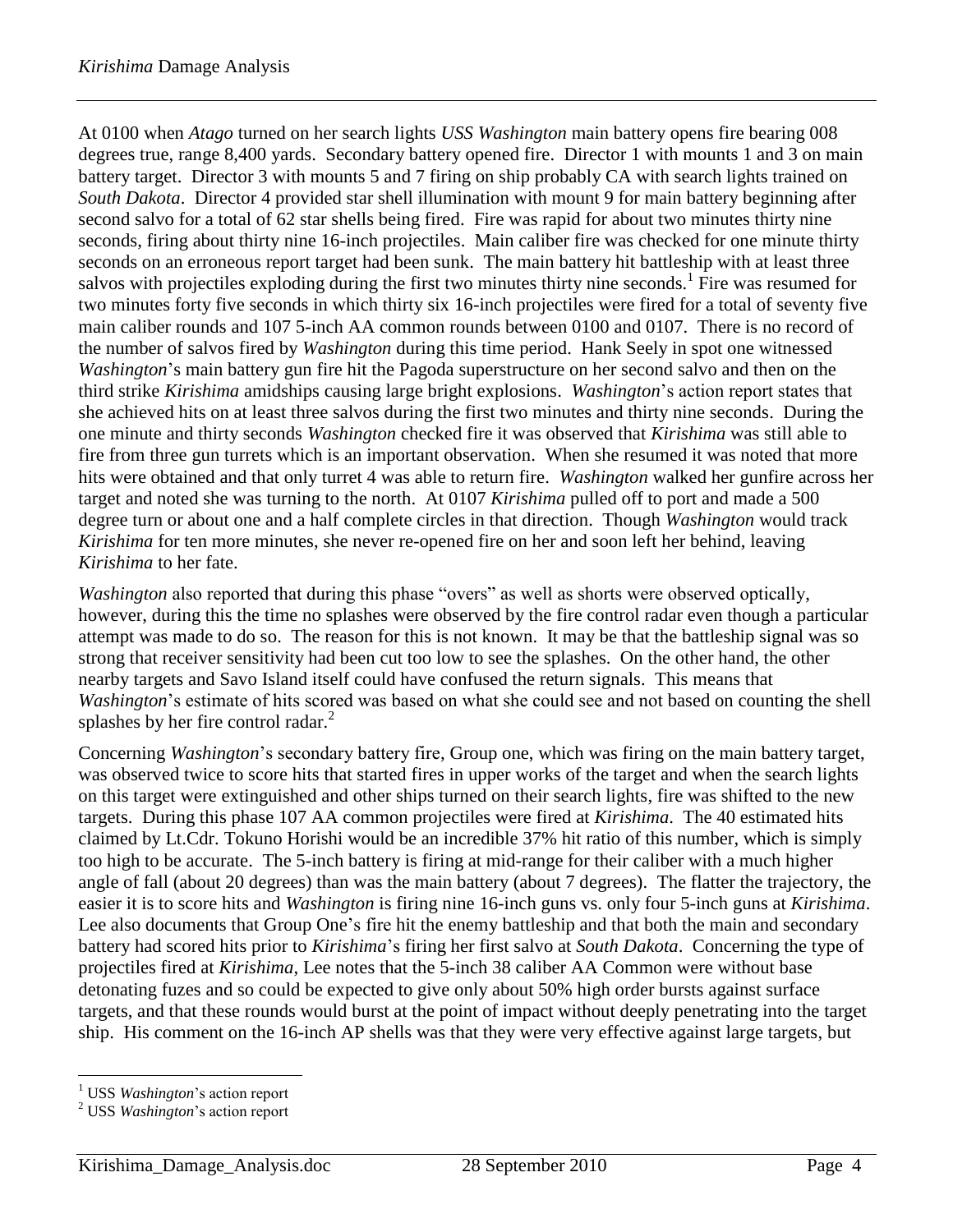were apt to go clear through the superstructure of small vessels before detonating.<sup>3</sup> This was common for AP rounds as the thin steel in the superstructure did not provide enough deceleration to activate the fuze.

#### *3. Japanese Official Documentation and Officer Testimony*

In two brief action reports, one of which is on microfilm at the National Archives and one that is from Ukagi's diary, we gain only a small amount of information on the damage inflicted on *Kirishima*. The first report simply states; "Many hits were sustained and fires broke out in all departments. Considerable flooding occurred and steering became impossible".<sup>4</sup> The second report points out that *South Dakota* was identified as a "*North Carolina* class" battleship and that *Washington* was identified as an "*Idaho* class" battleship. It also states enemy gunfire was concentrated on *Kirishima* and inflicted more than 6 hits. Fires started at various sections while the fore radio room was destroyed, hydrometers of number 3 and 4 turrets stopped and the rudder developed trouble. Her engine rooms remained operational for a time but her steering gear room was completely flooded so making way was impossible. Eventually the engine rooms became intolerable due to increased heat and most of the engineers were killed even though they had been ordered to evacuate. Only the central engine room could make way but only at the slowest speed. Fires once thought under control gained strength and threatened the fore and aft magazines. Orders to flood them were issued. Requests for a tow to the light cruiser *Nagara* were denied and attempts to prevent the flooding of the steering gear room also failed and the ship became hopeless. Then we gave up the ship and asked destroyers *Asagumo* and *Teruzuki* to come along side to transfer the crew. We lowered the ensign and shouted three banzais. The Emperors portrait was transferred first to the *Asagumo* and then the crew were transferred. The list grew so that we could hardly stand on deck without help. The ship finally went down at 0125 (Japanese time, 0325 local time) at a point eleven miles bearing 265 degrees from Savo Island. Sixty nine officers and 1,031 men were rescued by the destroyers. 5 Japanese documentation reports that the first hits struck forward, smashing both forward main gun turrets and after a short lull she was hit aft.

The brief action reports were never meant to give full details, but were simply a summary to provide superior officers with a general idea of what had happened. The Detailed Action Reports or DARs were meant to give full details but it appears that *Kirishima*'s was lost during the war. However, these brief action reports do provide important clues to back up officer testimony and other secondary source material.

Post war, three officers gave accounts of *Kirishima*'s final hours with far greater detail. Lt.(jg) Michio Kobayashi was *Kirishima*'s supply officer, but during the battle he was stationed on the battle bridge with the ships senior officers.<sup>6</sup> Lt.Cdr Kyshichi Yoshino was *Kirishima*'s chief flooding control officer who describes his attempts to keep the ship on an even keel.<sup>7</sup> Lt.Cdr. Tsurukichi Ikeda preserved and provided

 $\overline{a}$ 

<sup>3</sup> USS *Washington*'s action report and VAdm Lee's report to Adm. Nimitz

<sup>&</sup>lt;sup>4</sup> JT 1 Troms and ARs of battleship and cruisers

<sup>&</sup>lt;sup>5</sup> Fading Victory: The Diary of Admiral Matome Ugaki

<sup>6</sup> *Senkan Kirishima no Saigo* (Last of Battleship *Kirishima*) 1987 written by Lt.(jg) Michio Kobayashi

<sup>7</sup> *Senkan Kirishima no Saigo* (Last of Battleship *Kirishima*) 1960 written by Lt.Cdr. Kyshichi Yoshino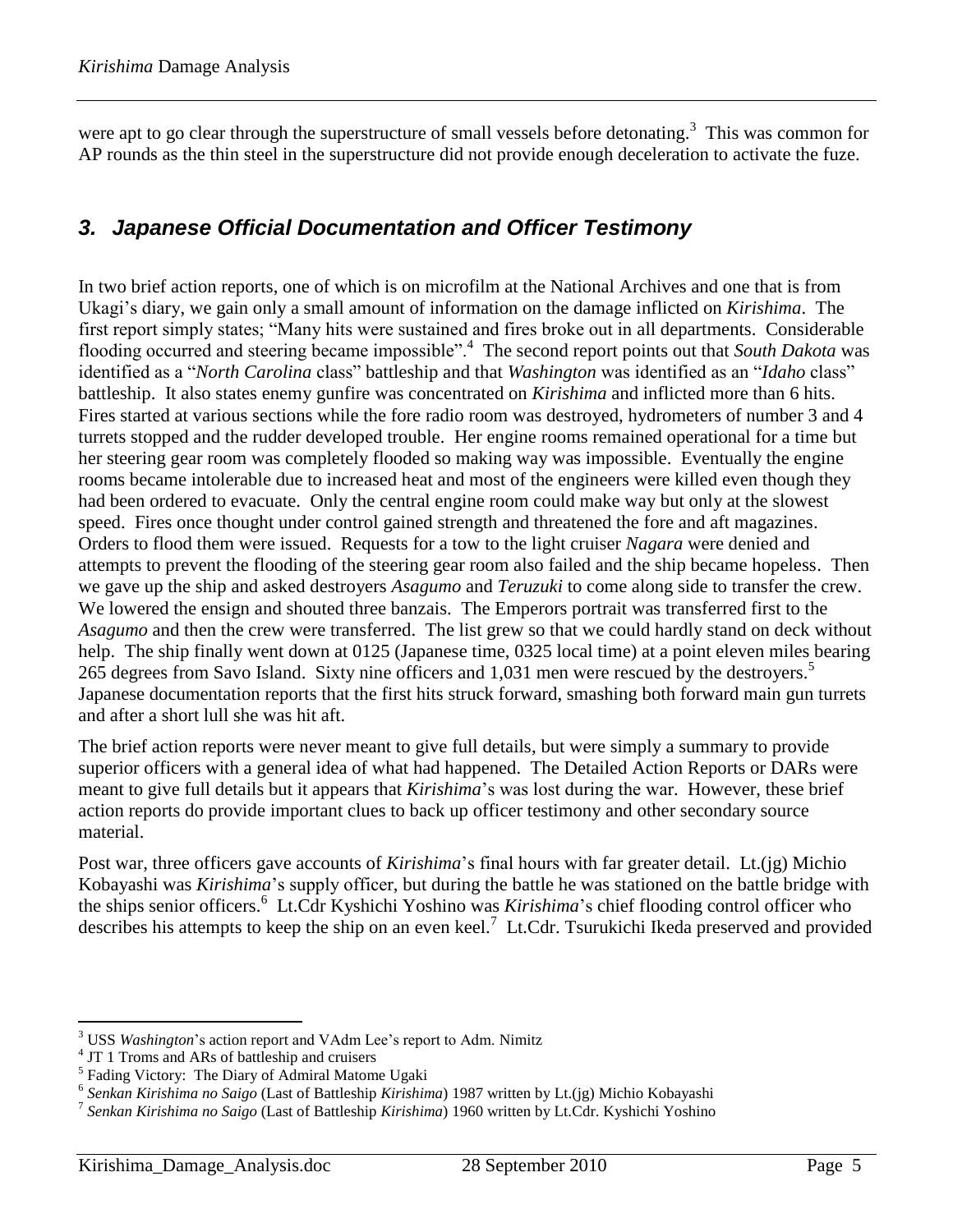the most important data and that was Lt.Cdr. Shiro Hayashi hit locations. <sup>8</sup> Concerning *Kirishima*'s battle damage, here are the details each officer documented.

Lt.Cdr. Tsurukichi Ikeda was in charge of *Kirishima*'s secondary battery and was also Lt.Cdr. Tokuno Horishi senior officer. He could see his gunfire hitting *South Dakota* and was sure that *Kirishima* was illuminating the target as well. He felt only a strange vibration and had no idea that his ship was hit. However, he soon he felt his back getting hot so he thought there might be a fire in the next compartment. When he was ordered to the upper deck he witnessed massive destruction on the compass bridge level and once on deck he moved aft and saw two ten meter holes over his secondary guns. He also reported that once on deck he noticed a starboard list and in the end *Kirishima* capsized to port. Ikeda's copy of Hayashi's drawing showed 20 major caliber hits and 17 secondary hits.

Lt.(jg) Michio Kobayashi said, "*Washington*'s first salvo was a straddle." He then received reports that the hemp rope "mantelets", protecting the vicinity of the first funnel and search lights had caught on fire. Then he heard a report through voice pipes about fire in aft secondary battery turrets. The XO Commander Koro Ono ordered the aft magazines flooded and soon came a report via voice pipe confirming that this measure had been successfully executed. Kobayashi had felt several successive impacts but was not sure they came from shells or torpedoes. New reports came into Kobayashi of rudder failure, fires in the forward main battery turrets and aft secondary battery casemates and then machinery breakdowns. He estimated *Kirishima* had been hit by 20 major caliber rounds and at least 10 secondary rounds. He also describes how *Kirishima* keeps shifting from one side to the other and that each time she lists to one side the XO orders the opposite side counter flooded in an attempt to correct off center flooding. At first this seemed to work but later had no effect and *Kirishima* which was then listing to starboard continued to list so that standing on the bridge became impossible. He also states that in the end *Kirishima* capsizes to port.

Lt.Cdr. Kyûshichi Yoshino, *Kirishima's* flooding control officer at his station below decks he could feel the ship shudder below his feet every time when hit. Temperature within the compartment had reached 45 degrees Celsius (113º F) telling us how hot it was below decks even before the ship caught fire. He notes getting reports about several fires forward and aft and notes she soon developed a starboard list. Then he received a report of flooding in the starboard outboard engine room and then an urgent order form Captain Iwabuchi to flood the magazines to turret one. He tried to keep the ship on an even keel but was not sure his efforts did any good.

Captain Iwabuchi wanted to beach *Kirishima* using the destroyers or *Nagara*'s help to tow his wounded ship. Destroyers did attempt to tow her but she would not move and the Captain of *Nagara* refused to help tow her. Captain Iwabuchi then attempted to steer *Kirishima* using just her engines but this failed. He sent divers to the steering compartments, but they were unable to get past the watertight scuttles. The first report of rudder trouble had the rudders jammed at 10 degrees starboard. Fires were brought under control by 0149 however the engine rooms had to be abandoned due to heat and smoke being swept down by her supply ventilation. Though he was trying to save his ship *Kirishima* was not responding and as she rolled from side to side each time the list was more serious than before. The XO eventually suggested it was time to abandon ship which he agreed and sent word to the destroyers to come along side.

The Japanese had a very specific way on how to abandon a ship. First the Emperor's portrait, followed by the wounded, and then the rest of the crew by division. Iwabuchi and his crew followed this doctrine,

 $\overline{a}$ 8 *Shikikan-tachi no Taiheiyô Sensô* [Pacific War as Described by the Senior Officers], Shishi Ruirui (Heaps of Corpses) written by Lt. Cdr. Tsurukichi Ikeda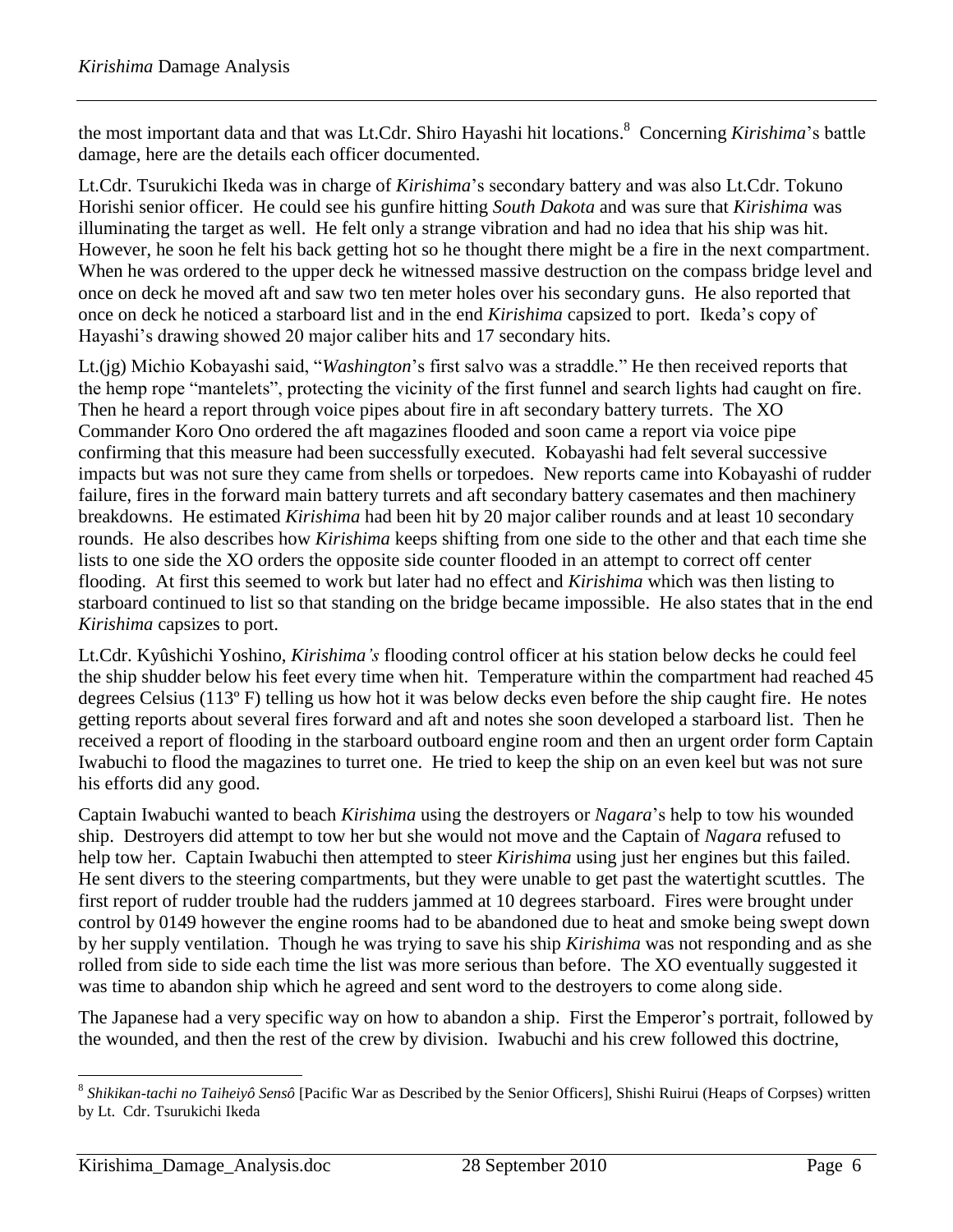however, as time went on the starboard list grew so bad that standing on the upper deck became impossible. Iwabuchi ordered the port engine room flooded to correct this list. This is when *Kirishima,* with 300 men still on board, begins to shift suddenly to port and lurches with her bow rising and then capsizes to port, almost crushing *Terizuki* in the process and throwing the last 300 men into the water. This was totally unexpected and is inconsistent with the report that Iwabuchi scuttled his ship.

Ikeda's sketch of her damage is probably the most important new piece of evidence as to *Kirishima* 's damage. The 20 major caliber and 17 secondary caliber hits is far more consistent with what may be expected by the number of major caliber shells and secondary shells fired at their respected ranges. In addition all the hits that struck the ship below the waterline would have been observed by *Washington* as a miss due to the shell throwing up a splash. Some hits so close together may have been observed as single hits so the 8-9 hits viewed optically becomes a realistic estimate but falls short of actual damage.

The documentation and officer testimony brings up some important questions.

- 1. Based on Ikeda's sketch and her official blueprints what was actually hit and do these locations correspond to the documentation and testimony?
- 2. Why would a ship with rudders jammed at 10 degrees to starboard make a 500 degree turn to port?
- 3. Why would a ship which took most of her damage to starboard keep shifting from the starboard list to port and then back to starboard and keep repeating this trend until she finally capsizes to port?
- 4. Where the damage control efforts made after the battle the correct actions to take and did they help or hurt in the effort to save her?
- 5. Was the reason she was lost directly due to the gunfire damage and her design concepts or was she really scuttled?

The answers to these questions have only become clearer in the past two decades. In 1992 Dr. Robert Ballard found the wreck of *Kirishima* and his filming of the wreck provided the final pieces of evidence to confirm what happened to her. First, she was discovered to be upside down and the forward half of the ship appeared to have been destroyed by a massive explosion. She had the bow anchor chain draped across her stern and her port rudder was jammed almost sideways, but her starboard rudder was indeed jammed about 10 degrees starboard. More importantly, three 16-inch shell hits were either fully or partially caught on film in the exact locations Ikeda said they would be. Unfortunately, the wreck was not filmed completely and other hits are buried in the mud due to her being capsized.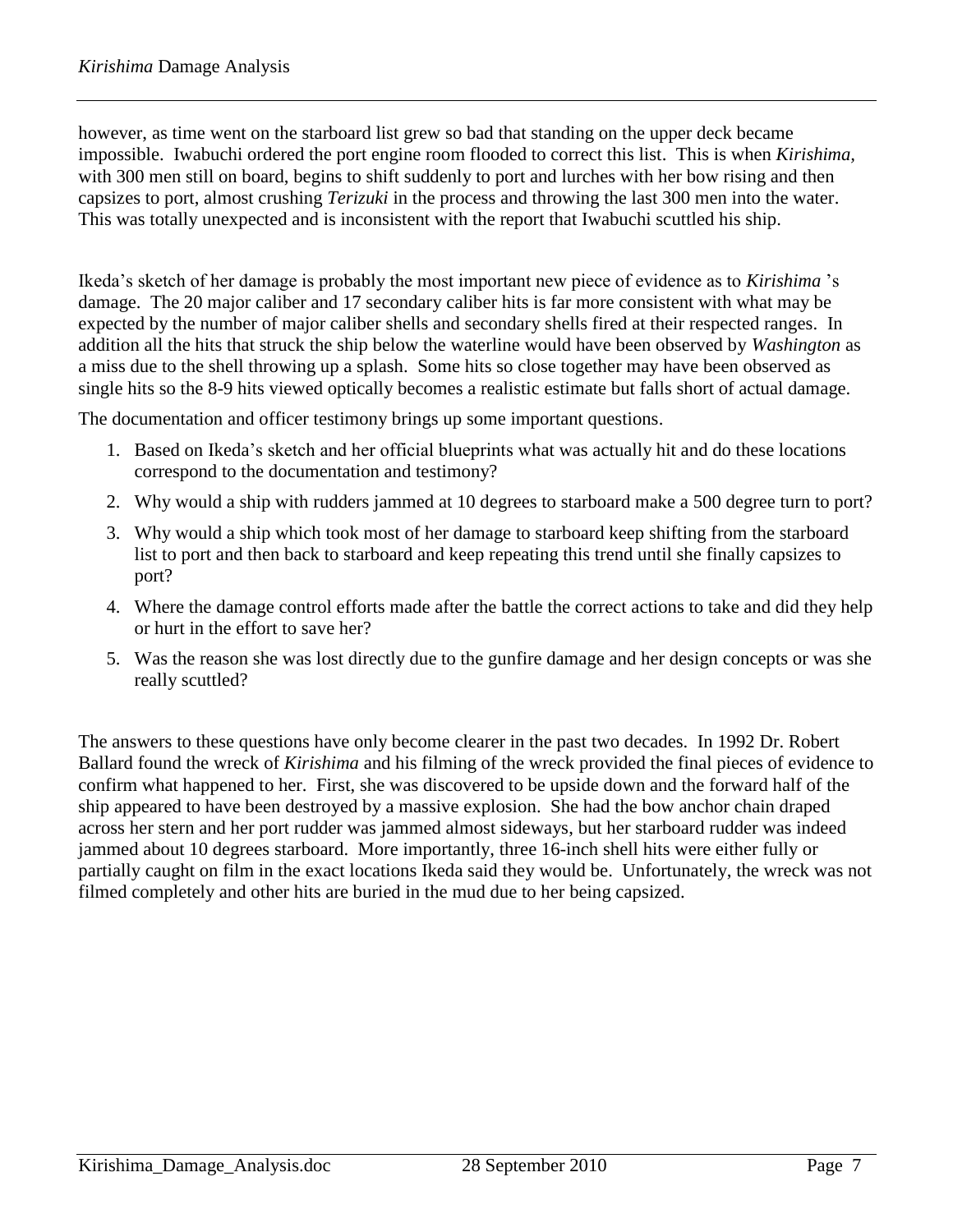Please increase view to 150-200% to view drawings in more detail. One note is that this drawing still shows all her boats and aircraft on board but before the battle all boats were landed and she had launched her aircraft in an attempt to spot the US formation. None were aboard during the battle and her aft aircraft crane would have been folded down in order to allow full training arcs for turret three.



#### *Exterior Starboard profile*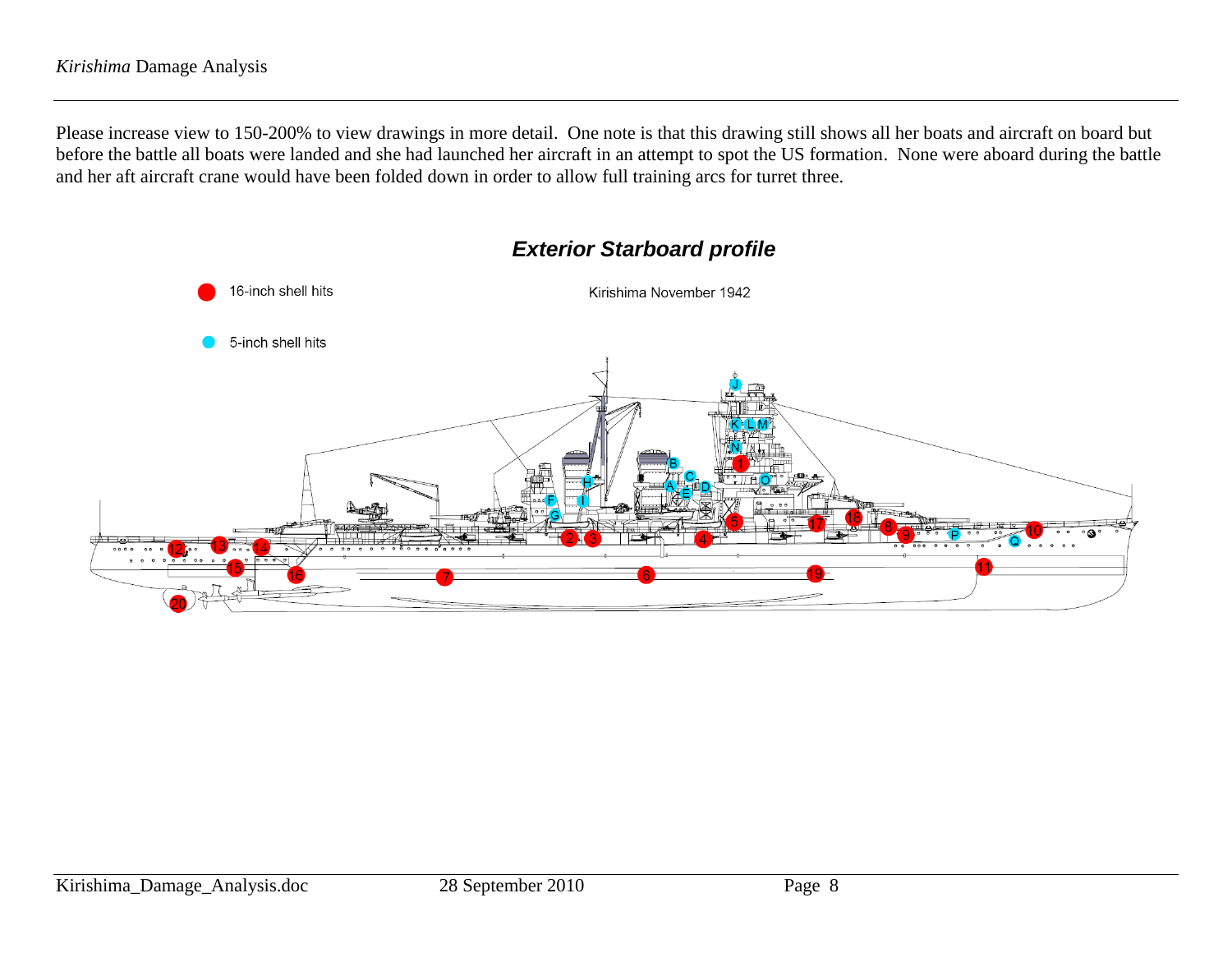## *4. Kirishima Hit by Hit*

There is not much information concerning the secondary hits other than *Washington*'s documentation that her fire did hit the battleship. We have Kobayashi's statement that fires were started around the forward stack and that her searchlights were destroyed so group A-E seems to have occurred. Hits K, L, and M are very close to Ikeda's position during the battle and he did make the comment that the plates to his back were getting hot a possible indication of a fire. There is no information on hits F-I or J, N, or O. Hit P would have struck the ships sickbay and hit Q would have struck crew quarters. *Washington*'s first main caliber salvo was observed to be a straddle by both the US and Japanese officers. No hits are recorded for this salvo.

Hit 1 – This large caliber hit is the only hit clearly in the pagoda superstructure and is in the location of the compass bridge and the forward telegraph room. This was the first hit observed by Hank Seely on *Washington*'s second salvo and what Ikeda described on the third bridge level a scene of total destruction. This hit is also documented in her brief action report. This was the only hit observed for the second salvo.

Hits 2, 3, 4, 5, 6, and 7 – play the most important role in why *Kirishima* was lost. Ikeda observed two ten meter wide holes in the deck right above his secondary guns as he moved aft in all likelihood these were hits 2 and 3. Holes thirty feet in diameter hint on how violent these explosions were and both strike very close to casemate mount 9. Hit 3 struck close to casemate mount 5. Hit 4 would have struck at the base of the pagoda superstructure in the approximate position of the forward 5"/40 gun mount. The drawings below are turned to reflect *Kirishima* on a course of 130 degrees and the shell trajectory matches *Washington*'s course, position and firing angle during the first two minutes and 39 seconds. Hank Seely noted that on *Washington*'s third salvo *Kirishima* was hit amidships, causing large, bright explosions.



The damage done by hits 2, 3, and 4 is very significant in that after penetration of the 149 mm casemate armor the shells would detonate very close to her forced draft supply ventilation for her machinery compartments (number 82). In addition, hits 2 and 3 threaten the aft secondary magazines through ammunition scuttles (number 41) on the lower deck and fires can sweep across to the port side as well,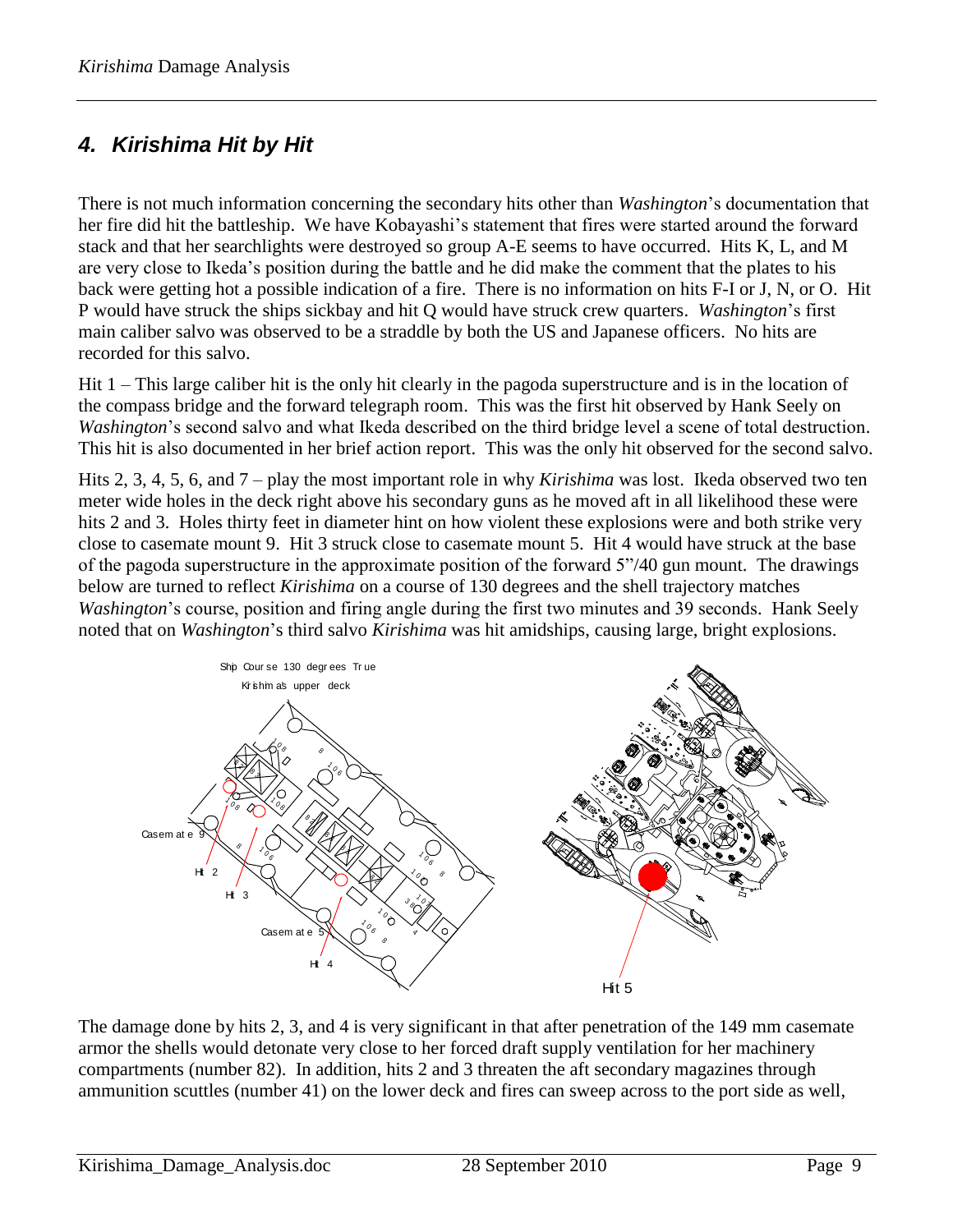which would detonate the ready service ammunition for the casemate battery. The upper deck would have been set ablaze. Lt.(jg) Michio Kobayashi first heard reports about fire in aft secondary battery casemates. The XO Commander Koro Ono ordered the aft secondary magazines flooded.

Lt.Cdr. Kyûshichi Yoshino first received reports of fired both forward and aft and then progressive flooding in the starboard engine room and this was prior to the emergency order to flood turret one magazine. Hits 6 and 7 both struck below the waterline and would have been observed by *Washington* as misses. There is partial film on the wreck showing hit 7. The expedition did not film the entire starboard side, so hit 6 was not filmed. These two hits would open both the middle and lower decks due to the armored slope. Hit 6 is by far the more damaging hit because it opens the middle deck with its large compartments which would allow flooding across the ship from starboard to port, which is again documented in that the ship kept shifting from starboard to port and then back again. On the lower deck her side protection kept any fragments from entering the boiler rooms. Hit 7 would have struck a large fresh water tank (number 87). The starboard engine room on the lower deck only reported progressive flooding and this water tank may have played a role in stopping fragments and contributing to this flooding. The engine room remained operational until fires being swept down through the ventilation forced it to be abandoned.

Kirishima's middle deck



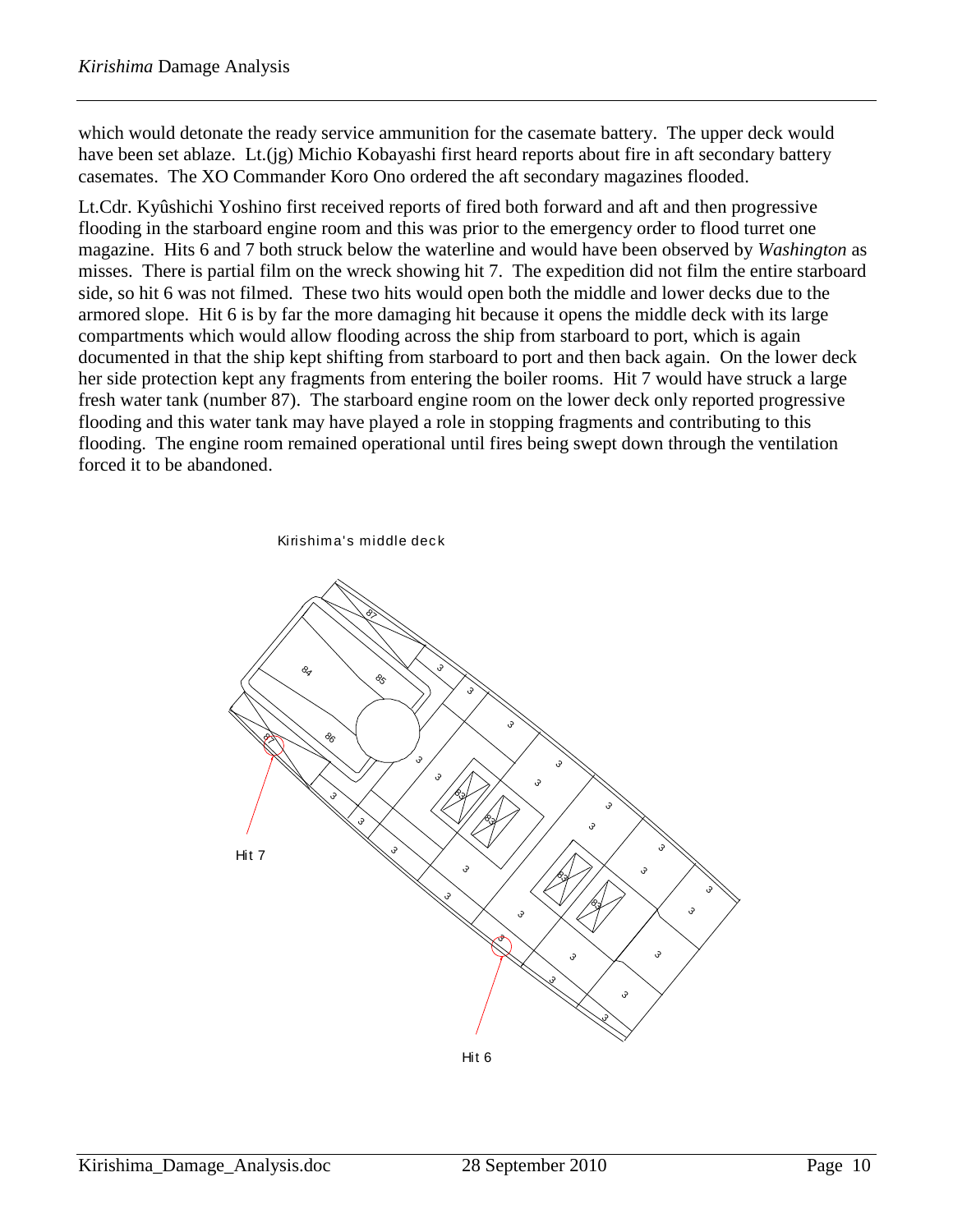

By *Washington*'s fourth salvo, the range has dropped to roughly 7,850 yards and the target angle is approximately 5 degrees as the two ships pass each other in opposite directions. Hits 8 and 9 are again very close together and probably struck turret one simultaneously. For that reason, it would have been difficult for the crew to distinguish these as separate hits. Turret one's destruction must have been quite dramatic as it prompted Captain Iwabuchi's emergency order to flood the magazine for this turret. One simple deduction would be that both forward turrets were smashed. Neither of these forward turrets had any upgrade in armor protection, unlike turrets three and four which both received 124 mm VC plating below the forecastle deck in addition to the original 75 mm VC plate.

Based on Hayashi's drawing, hit 8 may have struck the barbette above the forecastle deck or hit the deck first and then struck the barbette on the after section of the barbette. Hit 9 penetrated between the forecastle deck and upper deck and would have passed through the 149 mm VC casemate armor that angles to the center of the barbette and then through a 75 mm VC plate. The armor protection in this area is too thin to stop the projectiles. Hit 10 may also have struck the forecastle deck and then penetrated the 38 mm NS deck plating to enter crew quarters and passage ways.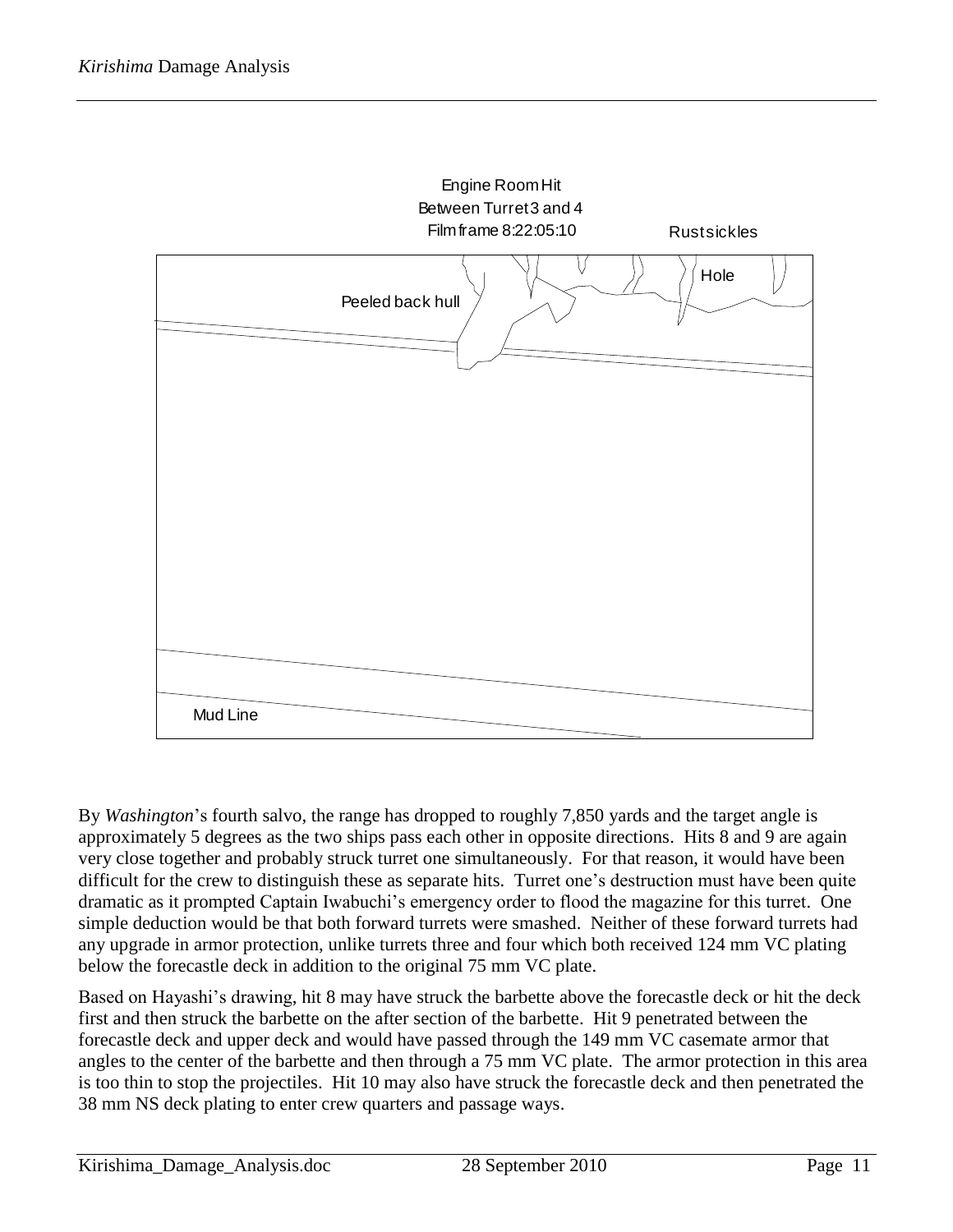

Hit 11 struck below the waterline and would have penetrated the forward 75 mm VC plate and hit the forward chain locker (number 17). This damage may play a role in determining why the forward chain is draped over the stern of the wreck.



Hits 12, 13, and 14 would have ripped through officer cabins, passageways and the admiral's saloon. Hit 15 is partially shown in the film of the wreck. The shell hit the 75 mm belt just below the waterline and the resulting damage contributed to the progressive flooding of the rudder control room (number 89). This would result in the loss of electrical power to the rudders so they stopped at 10 degrees starboard. The painting in Bob Ballard's book of the wreck showing the aft 3-inch plate missing is not accurate as the plate is still there. The painter used a photo of *Kongo*'s launch as a reference for his painting and in this photo the 3-inch belt had not yet been installed so it accidentally was incorporated into the painting. A full view of Hit 16 is shown in the film of the wreck. This shell passed through the outer bulge and into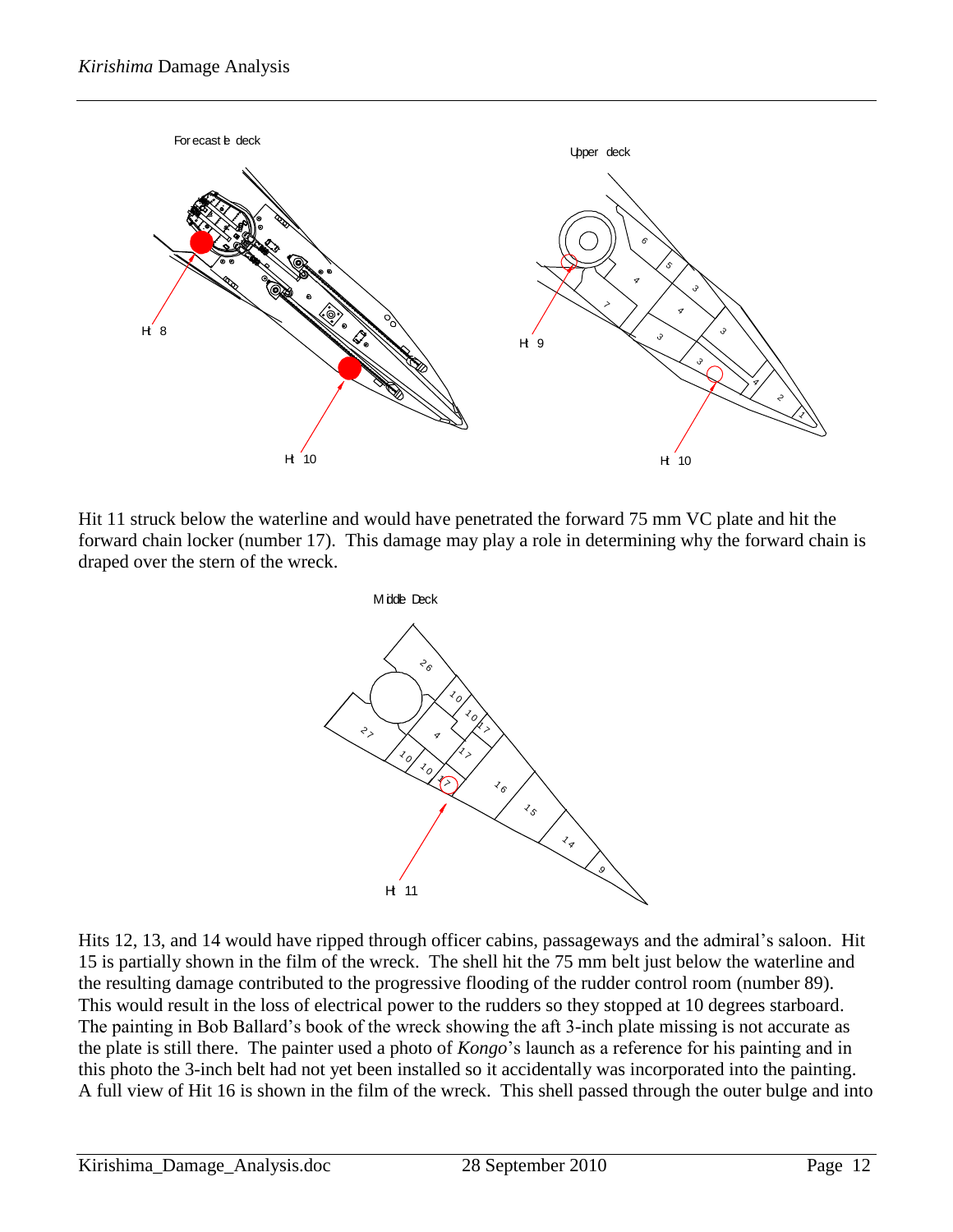



The timing of the destruction of turret two is not known. Based on *Washington*'s observation that *Kirishima* was still able to fire from three gun turrets after she ceased fire, it would appear that one of the forward turrets survived until *Washington* resumed fire at 0104. *Kirishima* will only present her starboard side from 0100 to 0105 because by 0106 she has turned north and presents an extreme oblique target angle for her port side. Then the best timing of turret two being hit is around 0104 or when *Washington* resumed fire. Still on a course of 130 degrees true hit 17 would have passed through the shelter deck and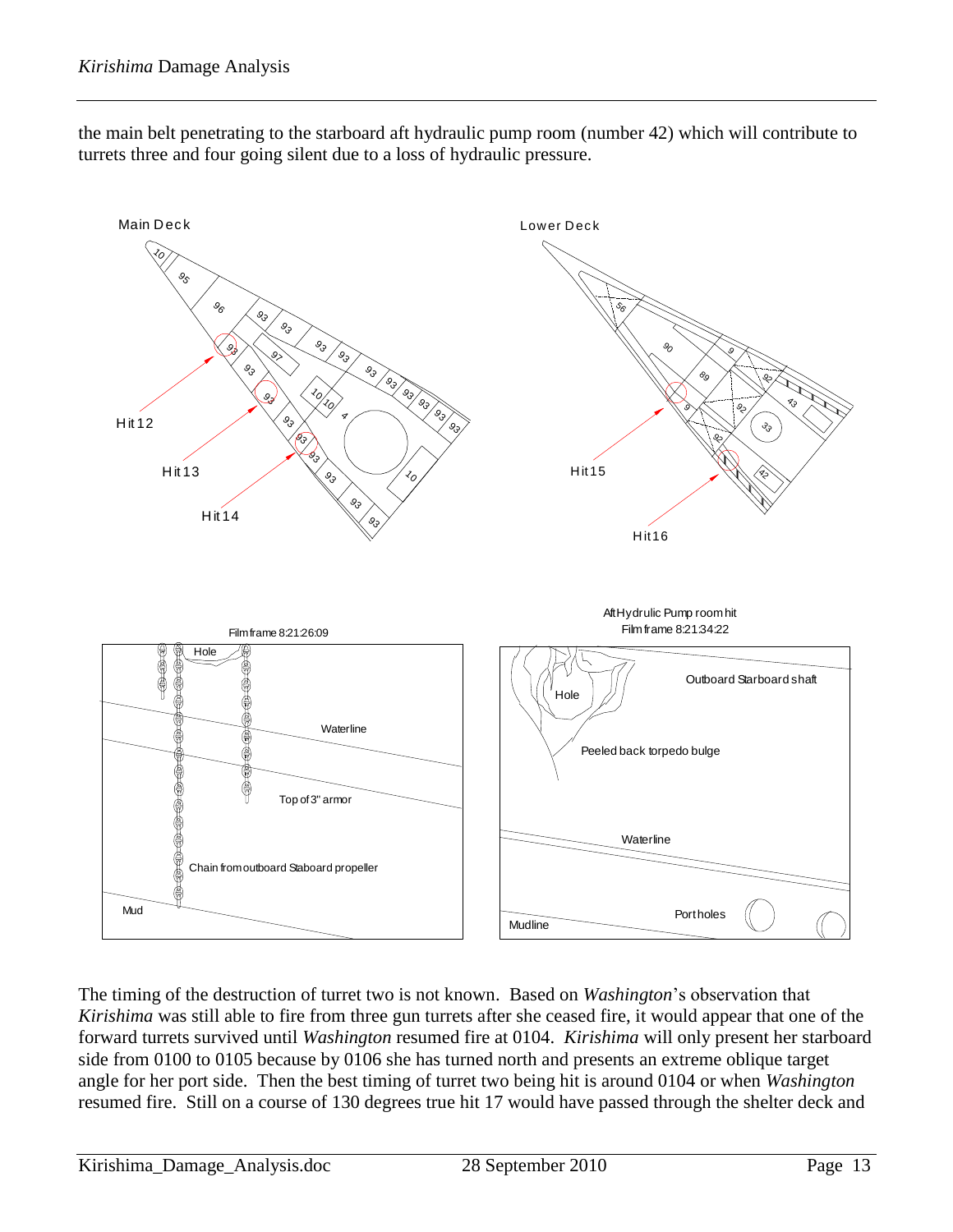into the rear half of the barbette and hit 18 would have hit the forward half of the barbette. The Japanese document both forward turrets as being destroyed by gunfire, so at least one and in all likelihood both shells penetrated the barbette. Hit 19 landed short and struck the forward hydraulic pump room on the starboard side (number 42). *Kirishima* had three such pump rooms the third is on the port side a little farther aft (also labeled as number 42). *Kirishima* should be able to operate her turrets with two pump rooms. The British had earlier found that HMS *Invincible* which had a total of two pump rooms could not operate the turrets if one was damaged. For this reason, the British had three pump rooms incorporated in all later battlecruisers to give some redundancy. With the loss of both starboard pump rooms on *Kirishima* and the documentation that both turret three and four went silent due to a loss in hydraulic pressure, turret two was probably lost when she was still presenting her starboard side.



After 0105 the shell trajectory is very oblique, making it unlikely that either forward turret was hit after she turned north. There is no documentation that she received direct hits on the port side. *Washington* documents her second salvo after she resumed fire as a short straddle. She then simply states she walked the patterns across the target, being able to see both shorts and overs. If turret two was lost before she turned north and then turret three lost hydraulic pressure first because it is physically higher than turret four what *Washington* observed would still be accurate.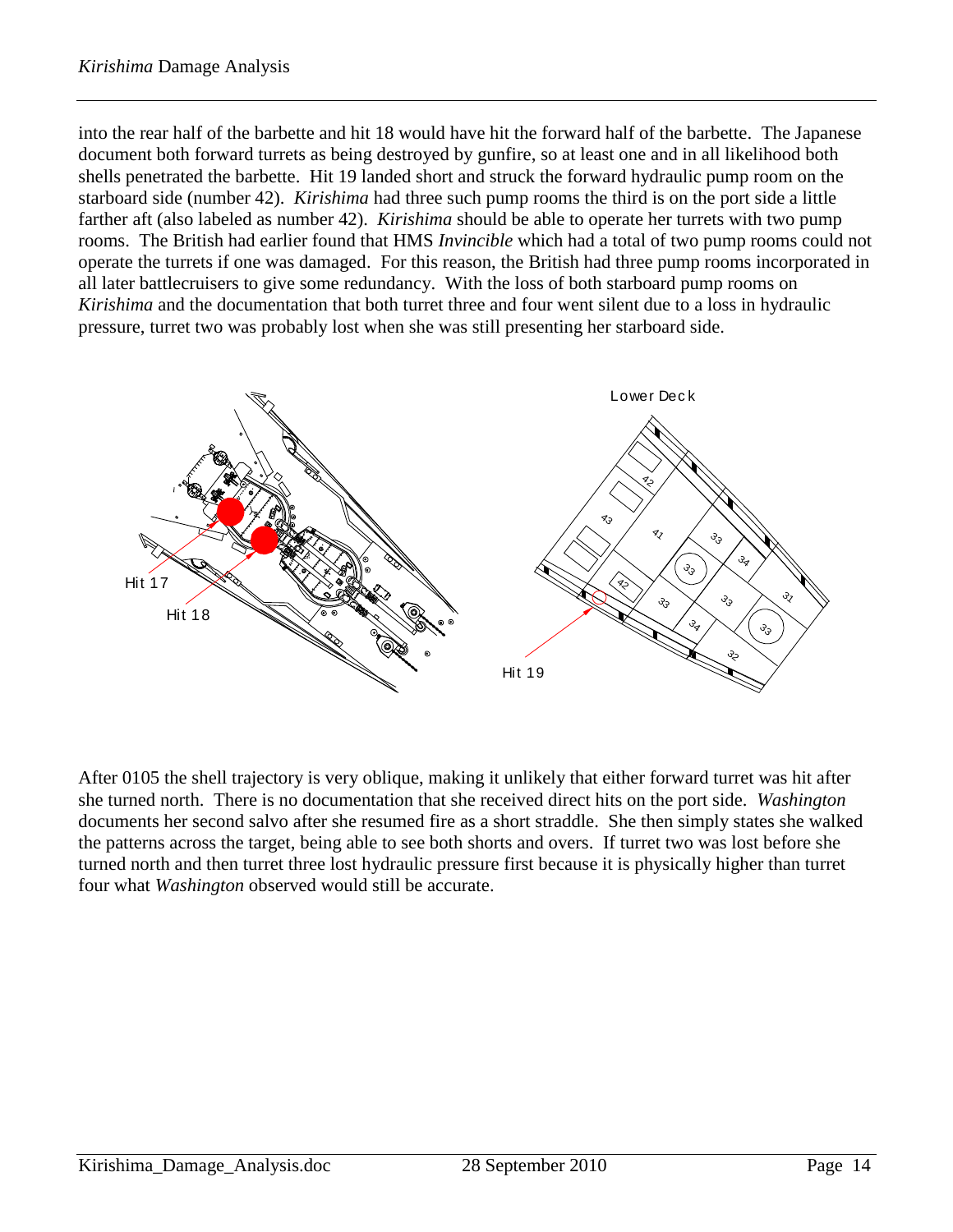

Hit - 20 was placed on her rudder itself. At 0107 *Kirishima* was documented as turning to port in a 500 degree turn before she stopped. Why would a ship turn to port if her rudders are jammed at 10 degrees starboard? Her wreck shows her starboard rudder is at 10 degrees starboard just as her officers documented. This 10 degrees to starboard is bringing the ship on a steady course after her port turn to the north when the control room floods and looses power.

The port rudder however is turned almost 80 degrees inboard. Normally her rudders could only turn 30 degrees off center so this 80 degree turn represents a massive jam and with her starboard rudder only off center by 10 degrees the water trapped by the port rudder would pull the ship to port. So what may have happened to cause this type of jam? One theory would be at 0107 as *Washington* fires her last salvo as *Kirishima* is presenting her port side to *Washington*. This salvo of shells fall around her stern and one shell manages to come under her keel behind the rudders and forward of the inboard propellers and detonates. The shock of the explosion hits the rear of the port rudder and slams it to 80 degrees starboard. The shock under her keel breaks the seals and the rudder machinery room floods and the watertight scuttles to these compartments jam. In addition, there is evidence of shrapnel damage to the starboard rudder with one fragment penetrating, chips out of the top and at the base at the rear of the starboard rudder. Surprisingly, there is no good film of the port rudder, it simply looms in the darkness. You can tell that it is jammed, but there is not enough light to see if it suffered any shrapnel damage.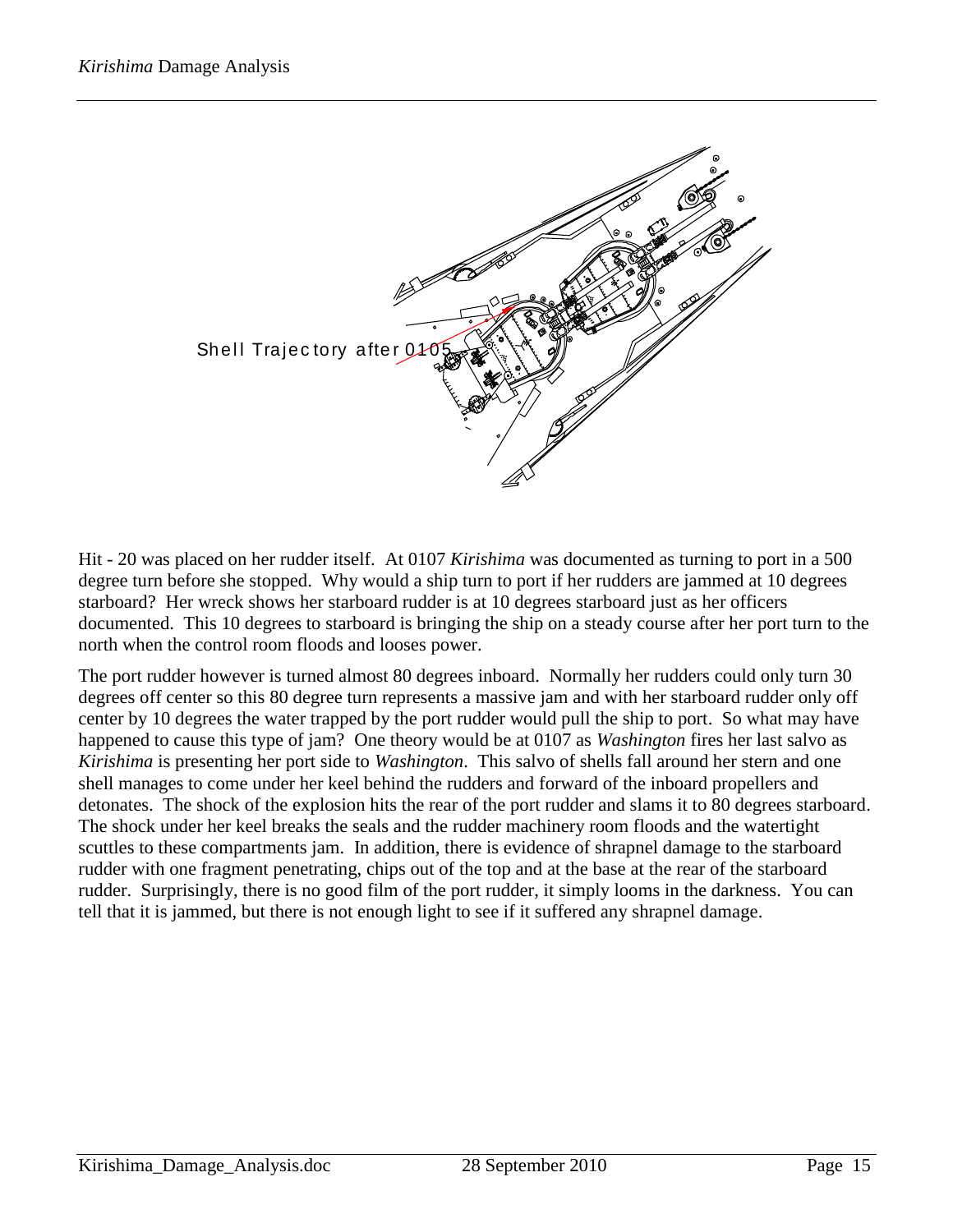

## *5. Why did Kirishima Sink?*

This first cross section is at frame 148 of *Kirishima* as she was after she was modernized and shows her basic subdivision and armor protection. Her side armor largely remains the same and the Japanese focused on increasing torpedo protection and added some deck protection to the middle deck. Her main belt was not designed to protect her machinery but to protect her buoyancy at the waterline. It is far too narrow to protect her machinery and is there to keep the middle deck dry.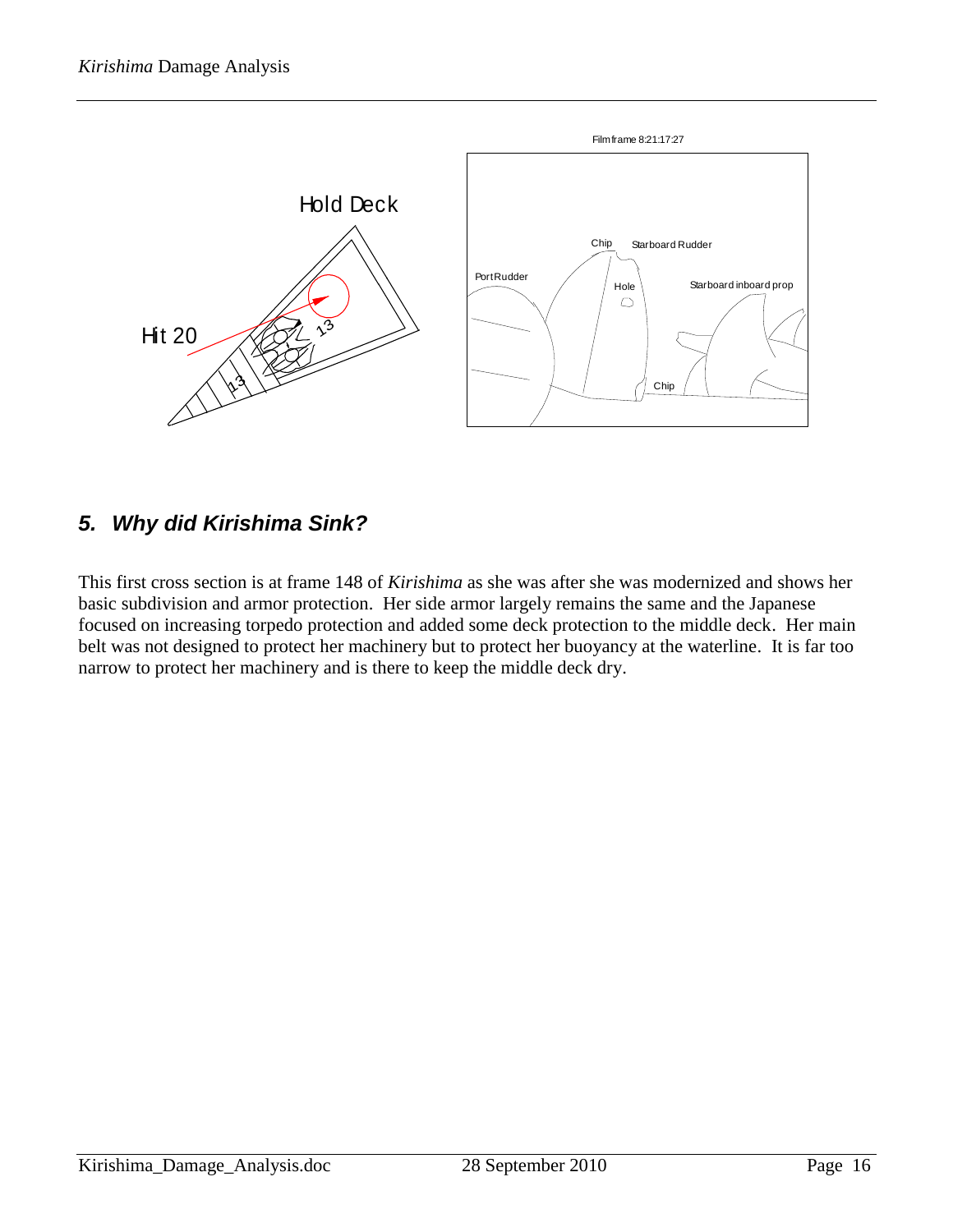

The next cross section shows how devastating the amidships hits would be in breaking her watertight integrity to the decks normally above the waterline. *Kirishima*'s original protection scheme was never based on projectiles with deep penetration capability. In 1914 all that was expected from an AP shell was to punch a hole in the exterior plate. These projectiles exploded on impact using a very sensitive explosive filler of picric acid and a non-delay fuze. They posed little risk to the ship below the waterline as any shell would destroy itself on impact with the water. Thus in 1914 all major watertight compartments only went up to the middle deck which is located at the waterline. The decks normally above the waterline have huge compartments which allow the crew to move through the ship. By 1942 advances in shell technology allow projectiles to have deep penetration capability before they detonate. Her exterior armor too thin to stop penetration only ensures proper fuze action. Hit 6 striking just short of her hull passes through the lower edge of her main belt and breaking the tip of the armored slope and detonates under the slope probably when the shell struck the torpedo bulkheads. This devastates the middle deck above opening it to the sea. *Kirishima* is largely liquid loaded below the waterline amidships and the fuel liquid stops the shell fragments from reaching the boiler room. Though the shell hits 2, 3, 4, and 5 struck farther forward and aft of this frame the cross section can be used to show how hits to the casemate armor devastate her watertight integrity. Her upper deck of 19 mm NS steel and the main deck of 7.6 mm NS steel are incredibly thin for World War II standards. It would normally take 63 mm of STS armor to stop BB caliber fragments and by World War II NS steel is not considered armor grade. The 63.5 mm of CNC armor added to the middle deck during modernization provided no protection because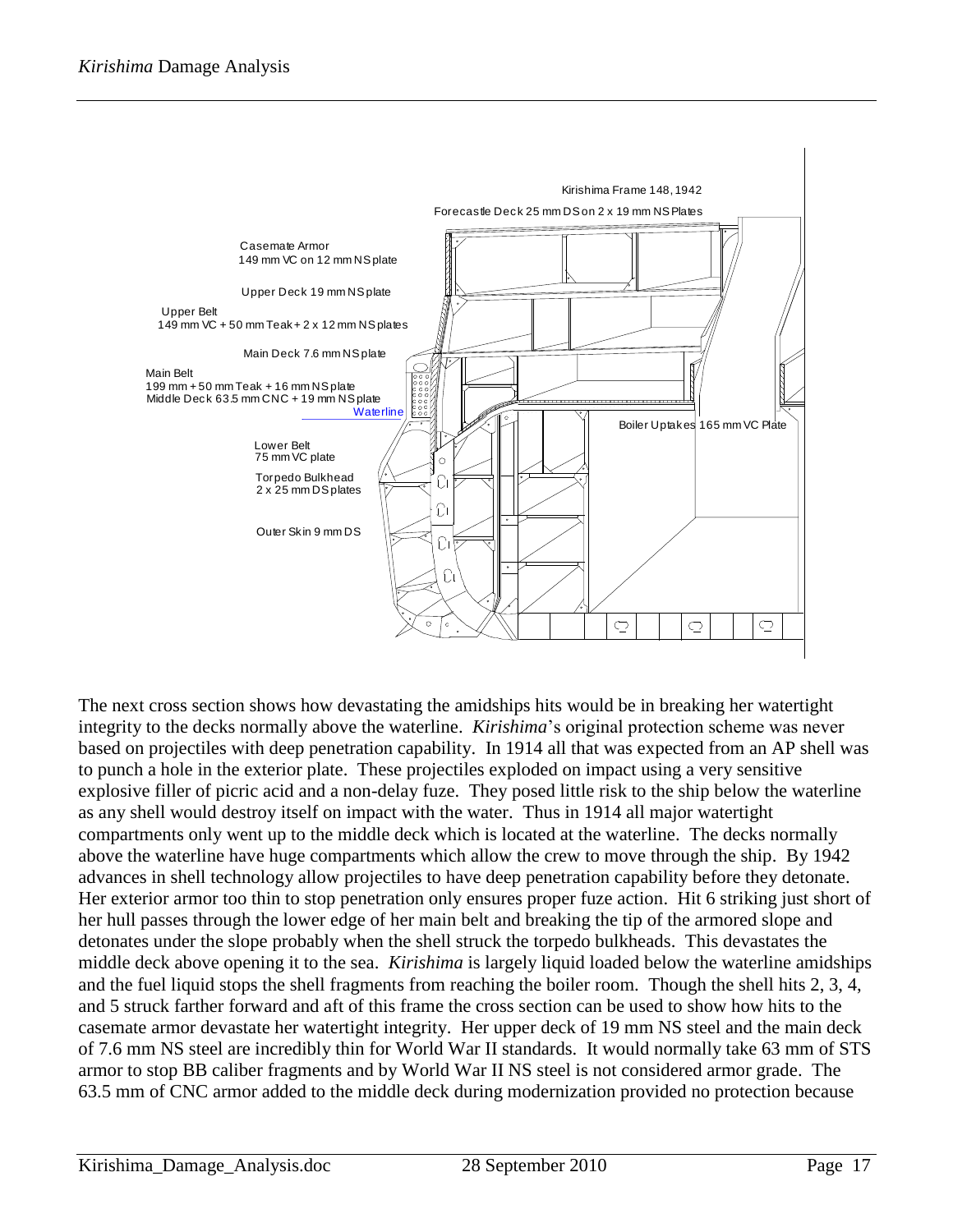the shell detonated beneath it and the armor did not extend to the tip of the slope where the shell penetrated. When you also add in secondary explosions from ready ammunition lockers and severe fires her upper decks have lost watertight integrity.



Then assume a 10 degree list to starboard and settling a few feet and the cross section shows how the middle deck begins to flood and the main deck is threatened by flooding if she settles further in the water.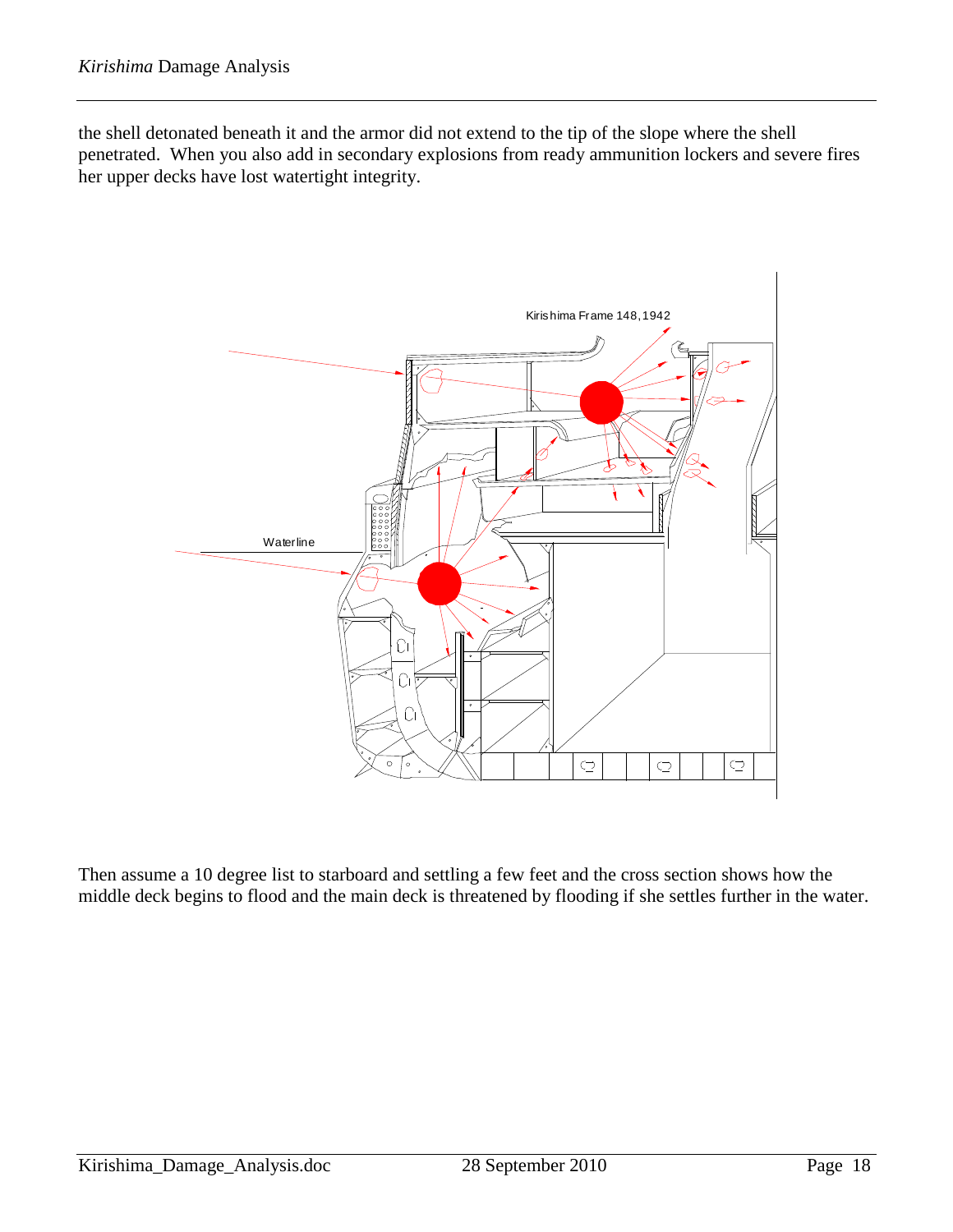

Now look at the plan views of the middle and main decks to show how such progressive flooding produces a massive free surface effect that can travel from starboard to port.



#### Progressive Flooding of Middle deck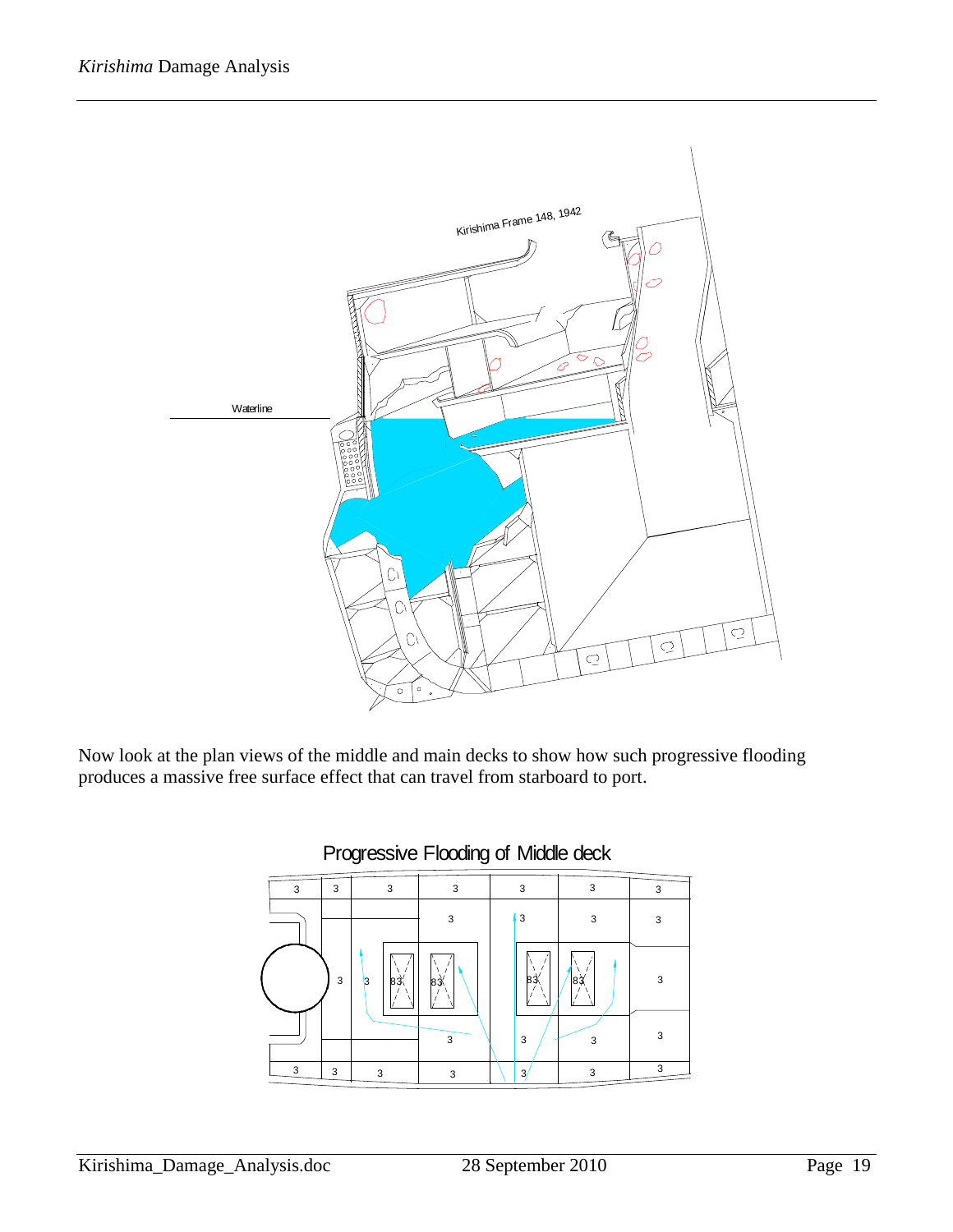

#### Progressive Flooding of Main deck

When the XO Commander Koro One ordered port voids flooded to correct the starboard list it only settled the ship lower in the water bringing her entire middle deck below the waterline and allowed the beginning of progressive flooding of the middle deck. When more progressive flooding occurred she will flip over to a port list and the XO ordered more starboard voids flooded which again simply settles the ship lower and allows more water onto her upper decks and she flops back to starboard. Eventually, flooding the port voids will not correct the starboard list but only increase the rate of flooding from starboard and the starboard list steadily grew.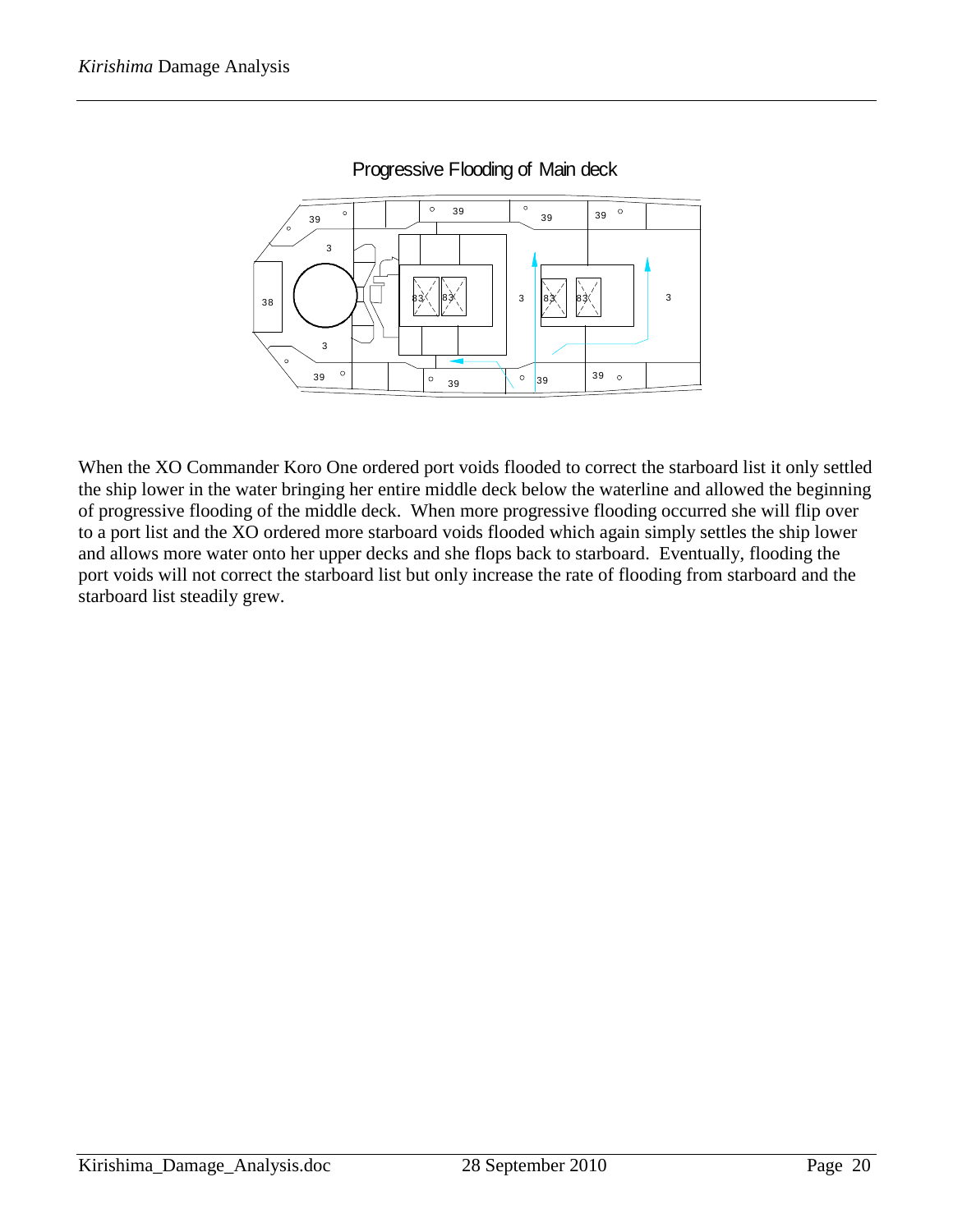

**Example 2011**<br>
What the Japanese of ficer testimuon described is a classic case of a warship developing a negative GM<br>
With off center flooding. Darmage to the undervalue field of weight of the footing water. If the dama What the Japanese officer testimony described is a classic case of a warship developing a negative GM with off center flooding. Damage to the underwater body of the ship has the same effect on reserve buoyancy as added weight has, since the result is the added weight of the flooding water. If the damage extends above the waterline after the ship has settled to its new position in the water, an additional loss of reserve buoyancy is present. This additional loss is due to the destruction of the watertight envelope of the ship. Further sinking or rolling of the ship will not immerse a buoyant volume but instead will result in the addition of more flooding water and a further loss of stability. A ship with a negative GM and off center flooding can be recognized by an excessive list for the known off center weight, a logy or sluggish slow roll about a given list angle, or a flop from side by side with a greater angle of the list to one side. The most probable cause for a negative GM in warships is loose water. An attempt to reduce the list by correcting for off-center weight first may cause the ship to flop to an even greater angle of list to the other side or even to capsize. Any use of ballasting or shifting weights must take into account the free surface effect as additional water is being taken into the ship and a further loss of reserve buoyancy must be acceptable. Proper corrective actions must first be made for the negative GM however in order for this to be effective, the hole allowing the water to enter must be completely plugged. *Kirishima*'s turtle deck design where the middle deck slopes down and attaches to the bottom of the main belt insures that these holes would only be accessible to divers being totally submerged rather quickly. This makes them incredibly difficult to plug if not impossible and with her watertight envelop shattered she no longer has any reserve buoyancy and will eventually sink though it will take time due to the rather small hole of the 16-inch shells compared to a torpedo hit.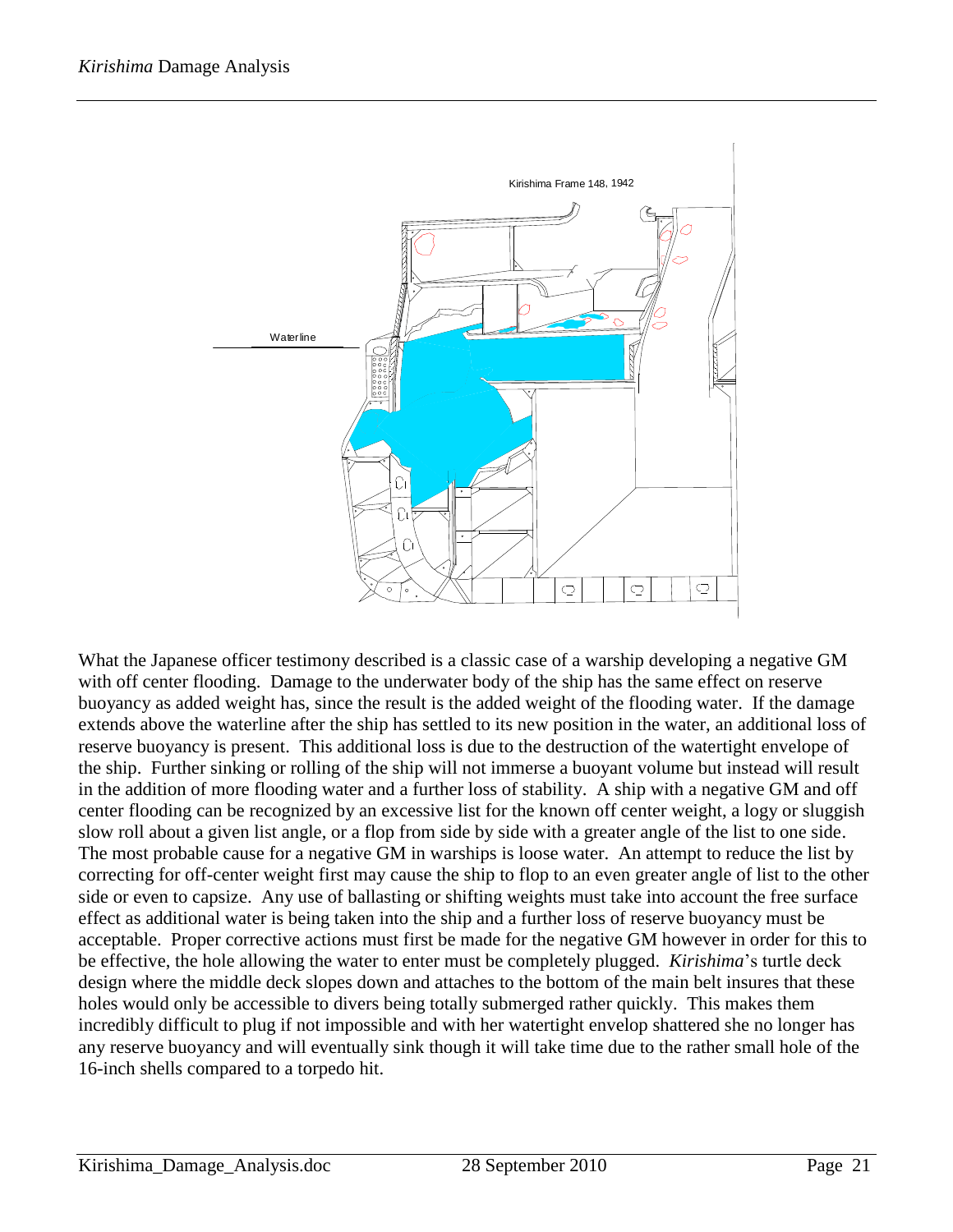As *Kirishima* continued to list to starboard while the crew was abandoning ship Captain Iwabuchi did order the port engine room flooded as all exterior port voids had already been flooded to attempt to correct for the off center weight and bring her back to an even keel. In my opinion her officers followed a script when it came to damage control automatically giving orders to counter flood each time she took a list. It is documented she suffered considerable flooding but also her main machinery was completely intact. This damage analysis is a bit more than speculation because this is the only area of the ship which can produce the type of flooding, free surface effect, and for her to develop a negative GM. This level of damage **must** occur to match the officer testimony of how she sank. Unfortunately, the expedition did not film this far forward on her starboard side but the hit should be here waiting to be filmed. The hits farther forward and aft are in much more compartmentalized areas of the ship and would not produce the level of flooding on their own to produce the effects reported by her officers though they certainly contributed to her condition. There is no documentation that Captain Iwabuchi ordered any other machinery compartments flooded other than the port engine room at the very end. As this compartment flooded she settled further and the water on the upper decks began to shift from starboard to port. The free surface effect increases as the shift in weight increases and reaches speeds that cause her to lurch to port and this overwhelms her righting arm and she can not stop rolling to port and capsizes just like what has been documented by her officers.

Captain Iwabuchi may not have communicated his order to flood the port engine room to others and maybe in particular to the two destroyers along side. I do not believe he understood the true condition of his ship and simply was attempting to correct the starboard list which had become so great it was difficult to stand. He was in the process of having his crew abandon ship in an almost ceremonial procedure where the Emperor's portrait is removed first, then the wounded, and then crew by division. With two of the Emperor's destroyers alongside and in the vary process of accepting his crew, it would be a incomprehensible act to give orders to purposely sink the ship and threaten the lives not only of his own crew but also the two destroyers and their crews. There is no real evidence of any scuttling order, just an attempt at counter flooding on a ship with a negative GM which Iwabuchi did not understand at the time. Her sudden capsizing certainly caught him by surprise and he was lucky to survive. There is no case during WORLD WAR II of the Japanese ever attempting to scuttle a major capital ship in this way and I do not believe Iwabuchi would have left Japanese doctrine.

Lee's observation of 8 hits is certainly reasonable since shell splashes could not be counted. Many hits are side by side and again the dispersion at these ranges will be incredibly small. *Kirishima* taking 19 hits to starboard only presents her starboard side from 0100 to 0105. Therefore, based upon *Washington*'s documentation we can conclude that *Kirishima* took the majority of her damage between 0100 and 0105. . The port rudder jam had to occur at 0107 when she pulls to port despite her rudders already being jammed at 10 degrees starboard. The range of visibility at the time *Washington* was shooting was only 6,000 yards after the moon set at 0058. *Washington* remains outside this range for the entire period she is shooting. Shell splashes would obscure what could be seen and shells landing so close to each other at the same time would be very difficult to distinguish as separate hits. Hit one was observed as a single hit. Hits 2-3, 4-5, and 8-9 may have been counted as single hits. Hits 12, 13, 14 may have been counted as two hits. Hit 10 is far enough separated to count as a single hit so what Lee observed would be a total of 8 hits. Hits 6, 7, 11, 15, 16, 19, and 20 all struck the water first and would have therefore been counted as misses. Even if they could count shell splashes, it would only bring the hit count to 13. It should be totally reasonable that any US estimate on shell hits be low since they would have had no knowledge of any hits below the waterline and would have counted these as misses.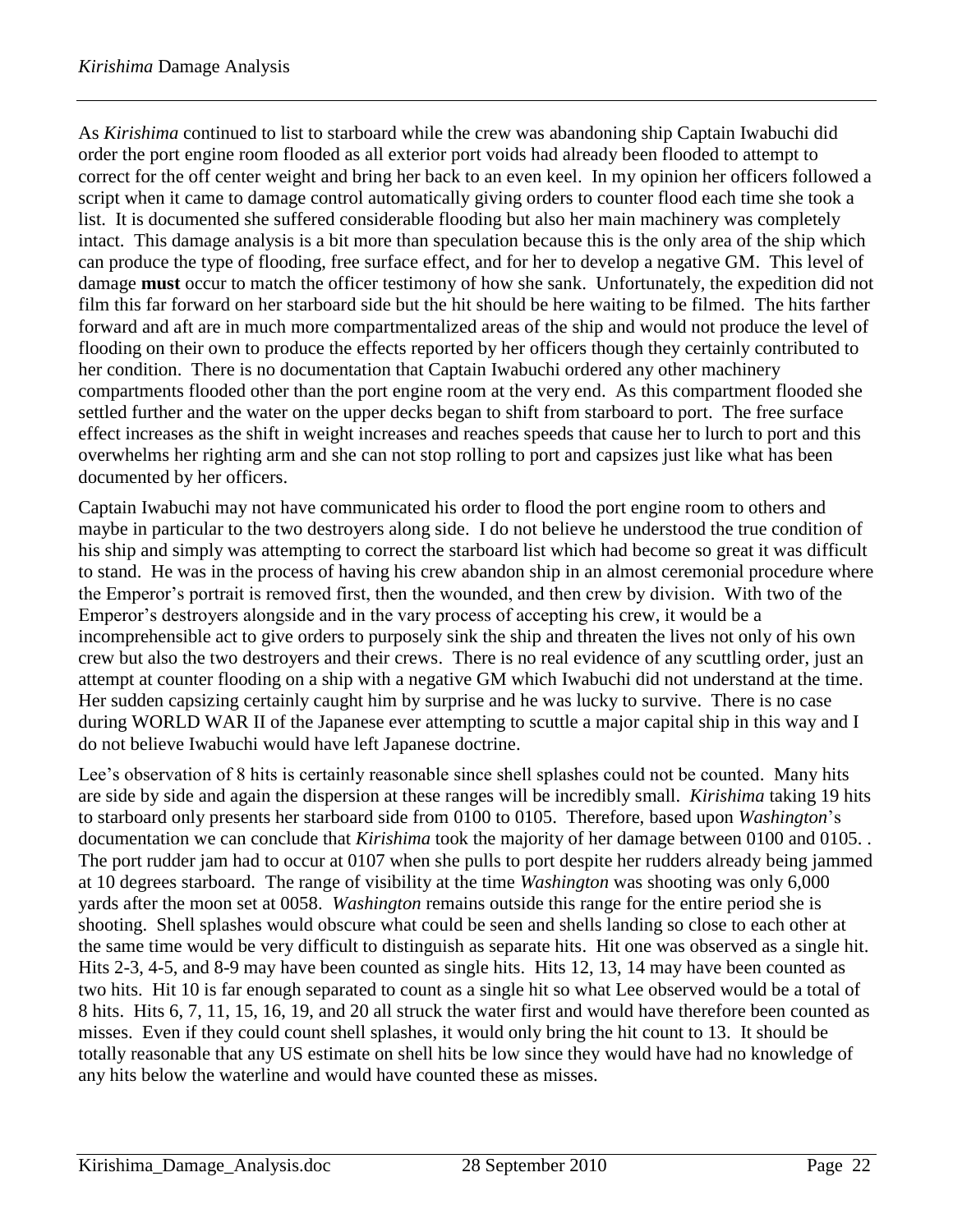When one looks at the documentation and the film of her wreck, there is significant evidence to support Hayashi's and Ikeda's account of *Kirishima*'s battle damage as being highly accurate. He was the Chief Damage Control Officer and on the film there is no evidence of damage outside the locations where he said there would be damage. Since *Kirishima* is sunk into the mud just short of her waterline, the damage to her casemate mounts is sunk in the mud. This also includes three of the hits aft which are below the mud line. All damage forward is gone due to some form of magazine explosion. The expedition only partially filmed the wreck but in the area they did film there are three direct hits and the rudder damage should be visible. These are 7, 15, 16, and 20. All are right where they should be.

# *6. Why Does the Wreck look like it does Today?*

This is just one theory on why *Kirishima* looks the way that she does today and by no means represents the only possibility. What follows is a list of facts that I used when developing this theory.

- 1. *Kirishima* capsized due to a loss of stability and a negative GM.
- 2. *Kirishima* had taken considerable flooding on her upper decks but her machinery compartments were largely air filled when she sank.
- 3. Captain Iwabuchi had ordered all forward and aft powder magazines flooded before she capsized.
- 4. Captain Iwabuchi ordered the port engine room flooded in an attempt to correct the starboard list right before she capsized. The starboard engine room was suffering from progressive flooding and her stern had taken major shell damage. This flooding combined caused her to plunge by the stern once she did capsize.
- 5. Her main battery turrets would have fallen out due to their own weight once she did capsize. The *Kongo* class had no locking mechanism for their turrets like the *Nagato* class did.
- 6. There is no record of an explosion after she left the surface by the Japanese.
- 7. *Kirishima* sank at 0323 on 15 November 1942.
- 8. The survivors of the US destroyer *Preston* in the water awaiting rescue document that four successive explosions took place at approximately 0400 in the direction west of Savo Island where *Washington* had hit a Japanese ship, setting her on fire.
- 9. By 0400 the Japanese had left the area.
- 10. *Kirishima*'s hull is broken roughly in the area of her forward superstructure.
- 11. *Kirishima*'s stern is broken off at the very tip.
- 12. *Kirishima*'s forward anchor chain is draped over the stern section across her outboard propellers.
- 13. *Kirishima* lies in about 3,500 feet of water or just over four ship lengths.
- 14. Hundreds upon hundreds of main and secondary powder casings were found in the debris field but not a single shell.
- 15. There are no large objects within the debris field or even near the stern section on sonar. It appears that the bow section was completely destroyed. What remains are shattered sections of twisted metal.
- 16. *Kirishima* lies on a perfectly circular object in the location of turret three that is only slightly above the mud. Though its identification is not confirmed it is possible that this is turret three and the weight of the ship has pushed it down into the mud. What is sticking out is the bottom of the rotating structure covered by mud.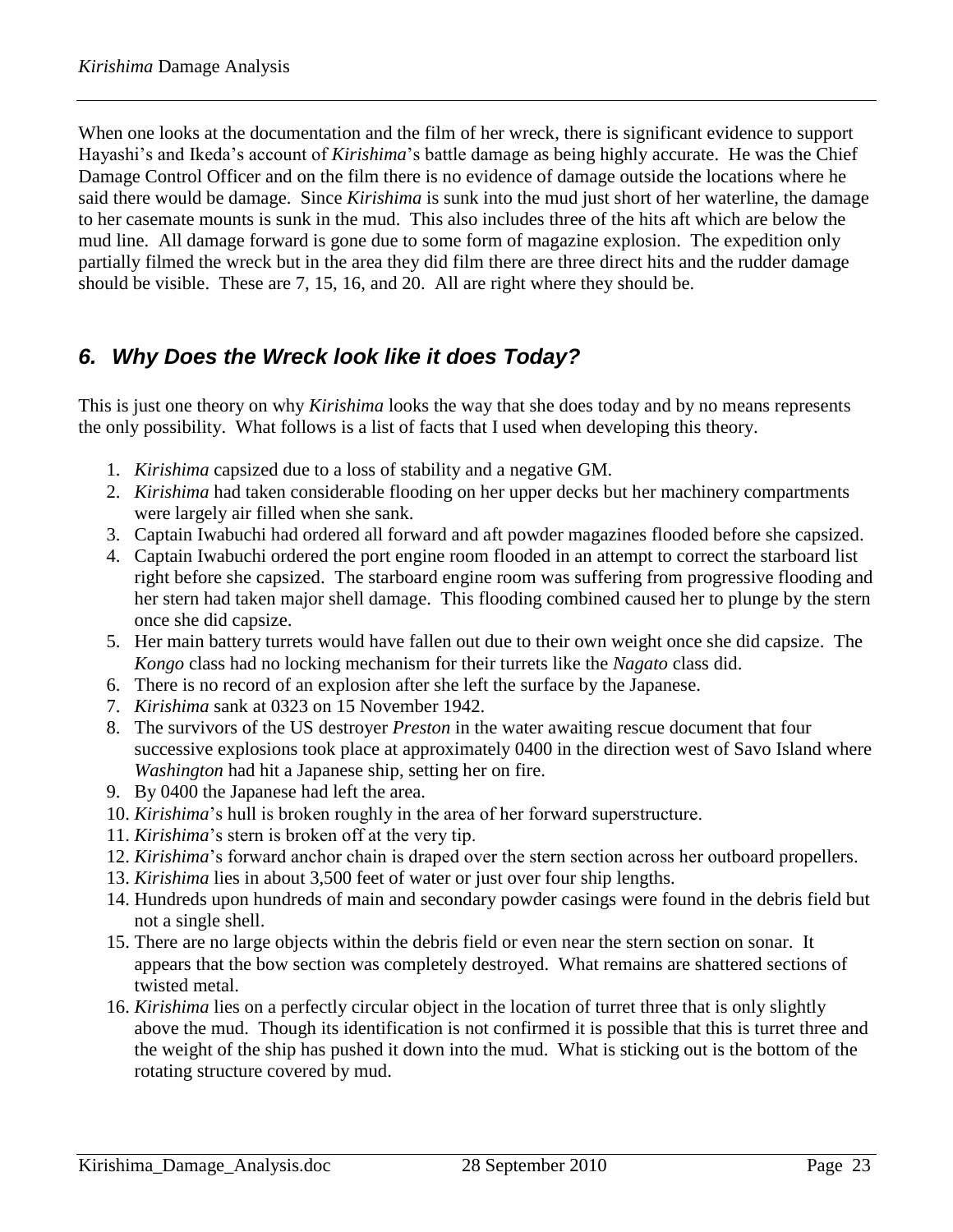17. None of the four turrets were found in the debris field and the ship may have landed on top of them.

The following diagrams show what I think may have happened;

1. *Kirishima* capsizes and her four main battery turrets fall out.



2. *Kirishima* plunges by the stern and sinks in a nearly vertical position. Her bow remains largely air filled forward and wants to remain at the surface but her hull fails where she took a direct hit at the forward chain locker and begins to spill out this chain. Her stacks and superstructure begin to fall away as she plunges and it is unknown what condition her Pagoda superstructure would remain in as she sank but it too may have taken significant damage and broken up on the decent due to other parts of her superstructure slamming into it, any destruction of the tripod supports could seriously break up the rather simple platform decks the Pagoda is built up on. In the case of USS *Northampton* her tripod mast actually imploded but the debris field is filled with so many small pieces of junk that what remains of *Kirishima*'s superstructure could not be identified.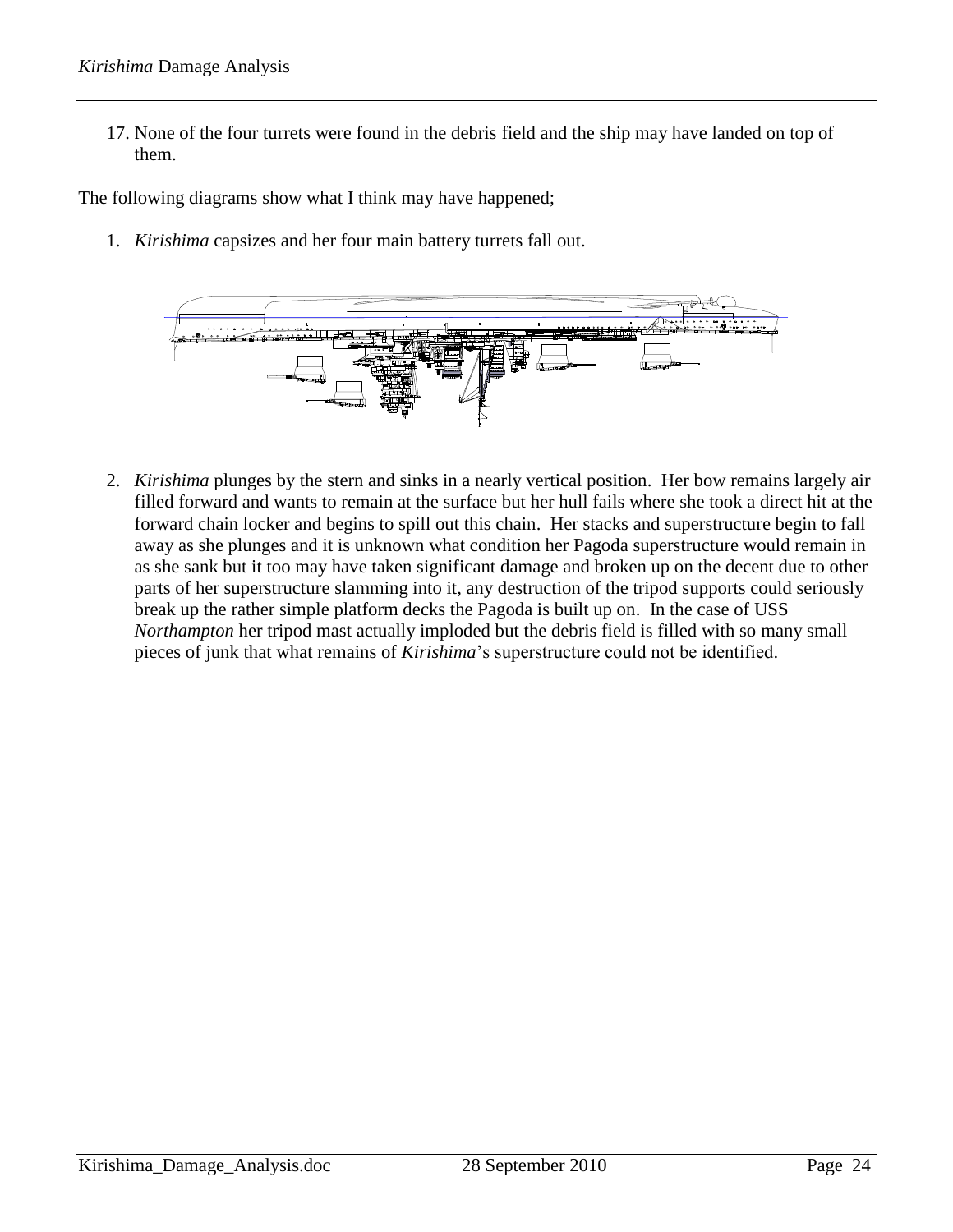

3. *Kirishima* lands on her stern, burying the tip into the mud which then breaks off. Turret three lands in the mud and the other turrets may have also landed in the approximate positions they used to be in and the hull simply lands on top of them and when it does pushes them deeper into the mud because of the weight of her hull. The chain falls down towards the stern.

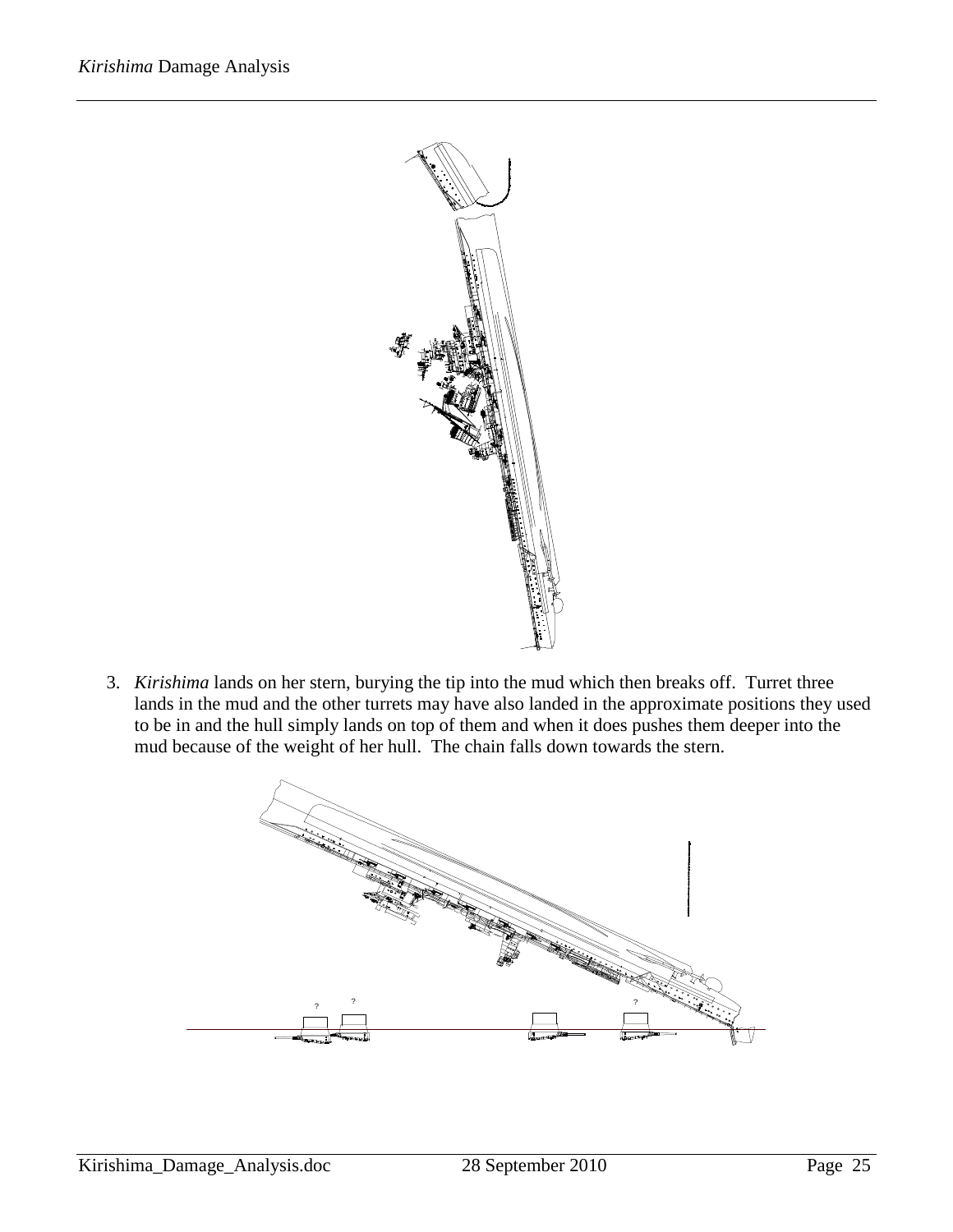

4. *Kirishima* lands upside down because there was not enough time before her stern hit the bottom for her machinery compartments to completely flood so she retains a negative GM until after she lands. The anchor chain simply falls over the stern in the position of the outboard propellers but is largely in huge clumps off to starboard across the sea floor. This may be due to the largely air filled bow drifting away from the hull to starboard keeping one end of the chain raised instead of the total amount spilling out in one location and then the bow settling some distance from the stern section. The chain is not wrapped around the propellers but simply draped. Her machinery compartments progressively flood through her ventilation shafts but there are still pockets of air filled compartments within her hull. She has landed largely intact and will remain this way for at least 40 minutes after she hit bottom. One air filled compartment may be her forward secondary shell magazine which is represented by the red square.



5. Now resting on the bottom, the pressure within the hull on any air filled compartment is roughly 1,633 psi. If these compartments flood in a progressive manner the air will be forced out slowly and the pressure on the compartment will equalize as it floods. However if a compartment suffers a sudden and complete decompression caused by bulkheads collapsing, then the shock will be tremendous as all that pressure is released at once. Within her secondary shell magazine are literally thousands of 6-inch and 5-inch common projectiles filled with an explosive filler *Shimose* or picric acid. This explosive filler is very sensitive to shock and if this compartment suffered a sudden decompression it would only take one shell to start the chain reaction among thousands. I